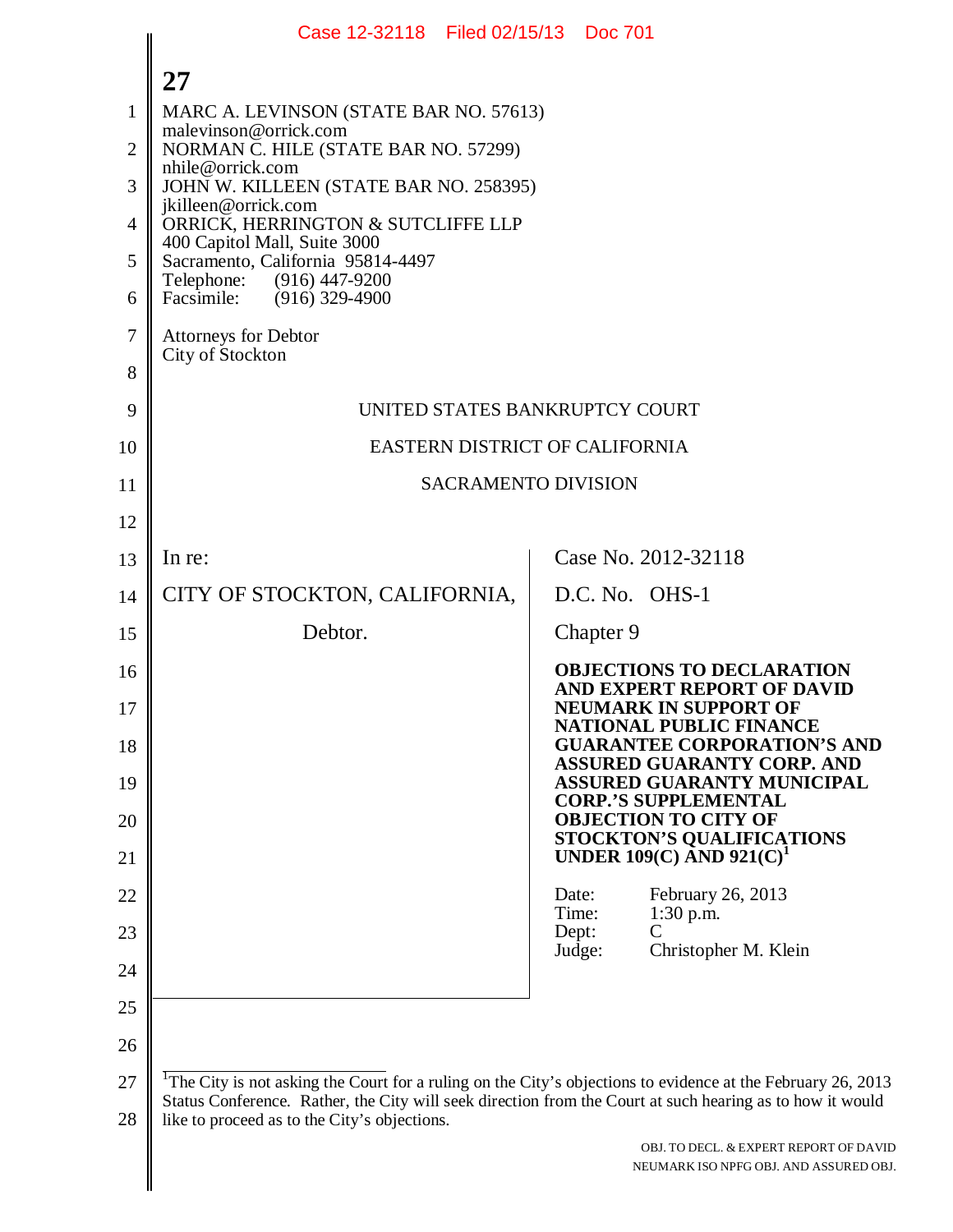|                                                                                      |                                                                                                                                                                                                                                                                                                                                                                                                                                                                                                                                                                                                                 | The City of Stockton (the "City") respectfully submits the following objections <sup>1</sup> to the                                                                                                                                                                                                                                                                                                                        |
|--------------------------------------------------------------------------------------|-----------------------------------------------------------------------------------------------------------------------------------------------------------------------------------------------------------------------------------------------------------------------------------------------------------------------------------------------------------------------------------------------------------------------------------------------------------------------------------------------------------------------------------------------------------------------------------------------------------------|----------------------------------------------------------------------------------------------------------------------------------------------------------------------------------------------------------------------------------------------------------------------------------------------------------------------------------------------------------------------------------------------------------------------------|
| Declaration and Expert Report of David Neumark In Support Of National Public Finance |                                                                                                                                                                                                                                                                                                                                                                                                                                                                                                                                                                                                                 |                                                                                                                                                                                                                                                                                                                                                                                                                            |
|                                                                                      |                                                                                                                                                                                                                                                                                                                                                                                                                                                                                                                                                                                                                 | Guarantee Corporation's And Assured Guaranty Corp. And Assured Guaranty Municipal Corp.'s                                                                                                                                                                                                                                                                                                                                  |
|                                                                                      |                                                                                                                                                                                                                                                                                                                                                                                                                                                                                                                                                                                                                 | Supplemental Objection To The City Of Stockton's Qualifications Under Section 109(c) and                                                                                                                                                                                                                                                                                                                                   |
|                                                                                      |                                                                                                                                                                                                                                                                                                                                                                                                                                                                                                                                                                                                                 | $921(c)$ . These Objections do not include objections based on the qualifications, helpfulness, or                                                                                                                                                                                                                                                                                                                         |
|                                                                                      |                                                                                                                                                                                                                                                                                                                                                                                                                                                                                                                                                                                                                 | reliability of David Neumark's ("Neumark") testimony as an expert, which are contained in the                                                                                                                                                                                                                                                                                                                              |
|                                                                                      |                                                                                                                                                                                                                                                                                                                                                                                                                                                                                                                                                                                                                 |                                                                                                                                                                                                                                                                                                                                                                                                                            |
|                                                                                      |                                                                                                                                                                                                                                                                                                                                                                                                                                                                                                                                                                                                                 | accompanying "Objections To Declaration and Expert Report Of David Neumark Pursuant To                                                                                                                                                                                                                                                                                                                                     |
|                                                                                      | Federal Rule Of Evidence 702 And Daubert V. Merrell Dow Pharmaceuticals, Inc."                                                                                                                                                                                                                                                                                                                                                                                                                                                                                                                                  |                                                                                                                                                                                                                                                                                                                                                                                                                            |
|                                                                                      |                                                                                                                                                                                                                                                                                                                                                                                                                                                                                                                                                                                                                 | OBJECTIONS TO DECLARATION OF DAVID NEUMARK                                                                                                                                                                                                                                                                                                                                                                                 |
|                                                                                      |                                                                                                                                                                                                                                                                                                                                                                                                                                                                                                                                                                                                                 |                                                                                                                                                                                                                                                                                                                                                                                                                            |
|                                                                                      | <b>PARAGRAPH OBJECTED TO</b><br>$\overline{2}$ .<br>In connection with the chapter 9                                                                                                                                                                                                                                                                                                                                                                                                                                                                                                                            | <b>GROUNDS FOR OBJECTION</b><br>The City objects on the grounds that Neumark's                                                                                                                                                                                                                                                                                                                                             |
|                                                                                      | bankruptcy filing by the City of Stockton<br>(the "City"), I have been retained by Mintz<br>Levin Cohn Ferris Glovsky and Popeo P.C.,<br>counsel to Wells Fargo Bank, National<br>Association, as indenture trustee on behalf<br>of the capital markets creditors, to evaluate<br>the economic implications of the City's<br>compensation practices, including the City's<br>contention that it cannot reduce pension<br>benefits as part of its restructuring in<br>response to bankruptcy because such a<br>reduction would lead to a "mass exodus" of<br>police officers and create recruitment<br>problems. | understanding of the term "mass exodus" is vague<br>and speculative.                                                                                                                                                                                                                                                                                                                                                       |
|                                                                                      | In my opinion as a labor economics<br>4.<br>expert, the City's claims are unfounded. I<br>have prepared a report detailing my<br>conclusion. A true and correct copy of that<br>report is attached as Exhibit B (the<br>"Report") and hereby incorporated by<br>reference.                                                                                                                                                                                                                                                                                                                                      | The City objects on the grounds that Neumark's<br>conclusion that the "City's claims are unfounded"<br>is vague, speculative, and assumes facts not in<br>evidence. Neumark's conclusion is based on his<br>opinion that the City's evidence does not show<br>that a "modest" reduction in pension benefits will<br>lead to a "mass exodus" of experienced officers to<br>a social sciences standard. Neumark's conclusion |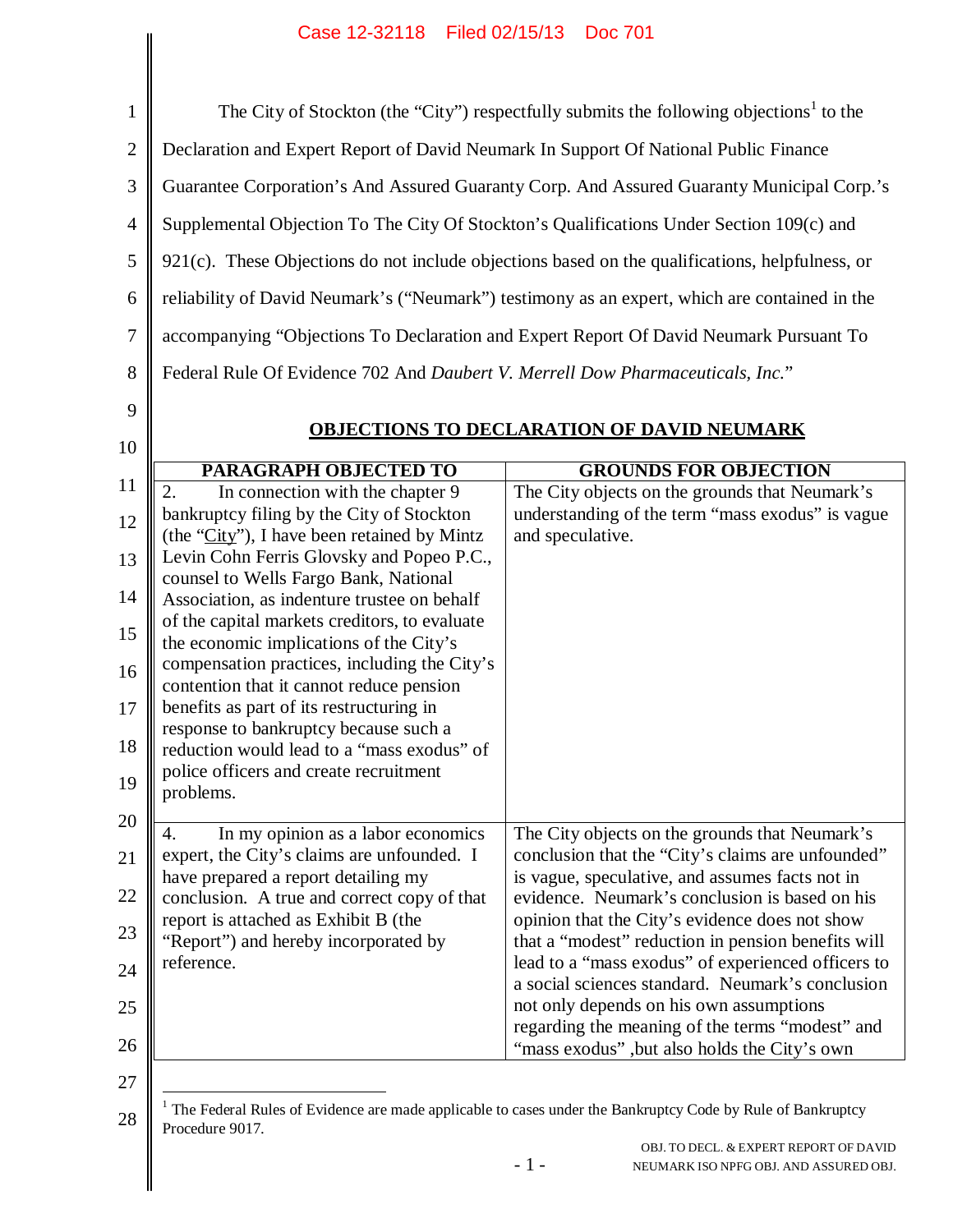| PARAGRAPH OBJECTED TO                                                                                                                                                                                                                                                                                                                                                                                                                                                                                                                                                                                                                                                                                                                                                                     | <b>GROUNDS FOR OBJECTION</b>                                                                                                                                                                                                                                                                                                                                                                                                                                                                                                                                                                                                                                                                                                                                                                                                                                                |
|-------------------------------------------------------------------------------------------------------------------------------------------------------------------------------------------------------------------------------------------------------------------------------------------------------------------------------------------------------------------------------------------------------------------------------------------------------------------------------------------------------------------------------------------------------------------------------------------------------------------------------------------------------------------------------------------------------------------------------------------------------------------------------------------|-----------------------------------------------------------------------------------------------------------------------------------------------------------------------------------------------------------------------------------------------------------------------------------------------------------------------------------------------------------------------------------------------------------------------------------------------------------------------------------------------------------------------------------------------------------------------------------------------------------------------------------------------------------------------------------------------------------------------------------------------------------------------------------------------------------------------------------------------------------------------------|
|                                                                                                                                                                                                                                                                                                                                                                                                                                                                                                                                                                                                                                                                                                                                                                                           | evidence to the standard of a scientific certainty.<br>Neumark offers no independent analysis or<br>evidence of his own showing that a substantial<br>number of officers will <i>not</i> leave if a pension<br>benefit reduction is imposed, but only states that<br>the City cannot be sure that they will. Because the<br>City is not held to proving its concerns were based                                                                                                                                                                                                                                                                                                                                                                                                                                                                                             |
|                                                                                                                                                                                                                                                                                                                                                                                                                                                                                                                                                                                                                                                                                                                                                                                           | on a scientific standard of certainty, Neumark's<br>conclusion is also completely irrelevant to the<br>Court's determination of the City's eligibility<br>under chapter 9. Fed. R. Evid. 401, 402.                                                                                                                                                                                                                                                                                                                                                                                                                                                                                                                                                                                                                                                                          |
| It is my understanding that the City<br>5.<br>alleges that in order to remain competitive<br>in the public-sector labor market, it must<br>pay wages and pension benefits comparable<br>to the pay and benefits in other cities<br>deemed to be similar to Stockton. In<br>particular, it is claimed that if Stockton were<br>to reduce pensions it would face a "mass"<br>exodus" of experienced employees to other<br>cities and face difficulties recruiting new<br>employees. These concerns are expressed<br>primarily with regard to the police force. In<br>my opinion as a labor economics expert, the<br>City's claims are unfounded for multiple<br>reasons and one cannot conclude that the<br>City would face a mass exodus of<br>experienced employees or police officers in | The City objects on the grounds that Neumark's<br>conclusion that "one cannot conclude that the City<br>would face a mass exodus of experienced<br>employees or police officers in particular as a<br>result of any, or modest, cuts in pensions" is<br>vague, speculative, and assumes facts not in<br>evidence. Neumark's conclusion is based on his<br>opinion that the City's evidence does not show<br>that a "modest" reduction in pension benefits will<br>lead to a "mass exodus" of experienced officers to<br>a social sciences standard. Neumark's conclusion<br>not only depends on his own assumptions<br>regarding the meaning of the terms "modest" and<br>"mass exodus" but also holds the City's own<br>evidence to the standard of a scientific certainty.<br>Neumark offers no independent analysis or<br>evidence of his own showing that a substantial |
| particular, or face problems associated with<br>recruitment and retention of City employees<br>or police officers in particular, as a result of<br>any, or modest, cuts in pensions. This<br>conclusion is based on the opinions set forth<br>in the Report, which are summarized in the<br>following paragraphs.                                                                                                                                                                                                                                                                                                                                                                                                                                                                         | number of officers will <i>not</i> leave if a pension<br>benefit reduction is imposed, but only states that<br>the City cannot be sure that they will. Because the<br>City is not held to proving its concerns were based<br>on a scientific standard of certainty, Neumark's<br>conclusion is also completely irrelevant to the<br>Court's determination of the City's eligibility<br>under chapter 9. Fed. R. Evid. 401, 402.                                                                                                                                                                                                                                                                                                                                                                                                                                             |
| First, the City's claims are not based<br>6.<br>on any findings that stand up to recognized<br>social science standards of evidence, and are<br>not even supported by the City's own data.<br>No convincing evidence has been presented<br>by the City that any cut in pension benefits<br>— or even a modest cut — would lead to a<br>'mass exodus" of experienced police<br>officers. The "evidence," such as it is,                                                                                                                                                                                                                                                                                                                                                                    | The City objects on the grounds that Neumark's<br>conclusion that the "City's claims are not based on<br>any findings that stand up to recognized social<br>science standards of evidence, and are not even<br>supported by the City's own data" is vague,<br>speculative, and assumes facts not in evidence.<br>Neumark's conclusion—including his conclusion<br>that the City's own evidence does not support its<br>position—is based on his opinion that the City's                                                                                                                                                                                                                                                                                                                                                                                                     |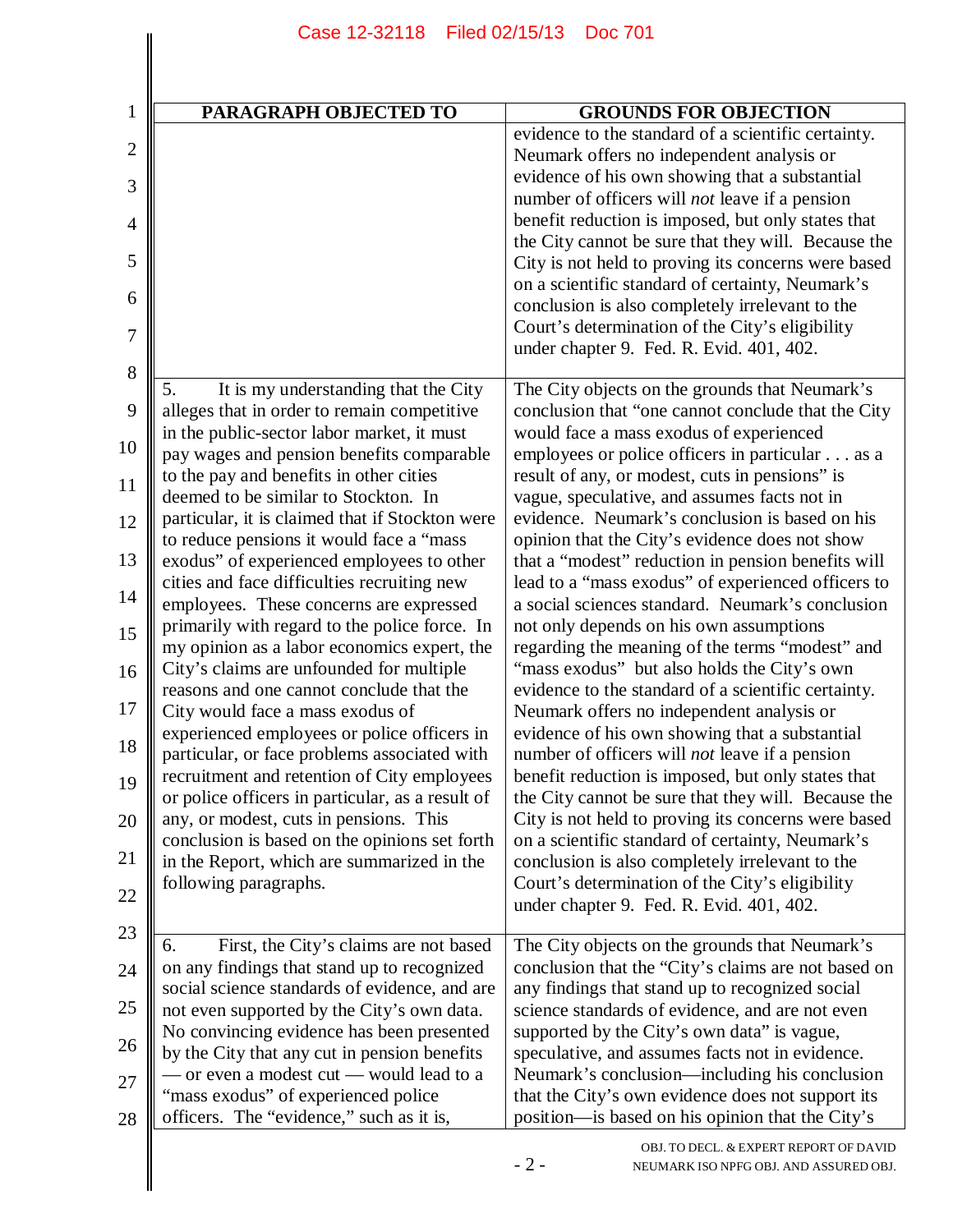| <b>PARAGRAPH OBJECTED TO</b>                                                                    | <b>GROUNDS FOR OBJECTION</b>                                                                                     |
|-------------------------------------------------------------------------------------------------|------------------------------------------------------------------------------------------------------------------|
| consists of unspecified and undocumented<br>speculation about how police officers might         | evidence does not show that a "modest" reduction<br>in pension benefits will lead to a "mass exodus" of          |
| respond to proposed cuts in pension                                                             | experienced officers to a social sciences standard.                                                              |
| benefits, rather than any direct evidence that<br>pension cuts have in the past or will in the  | Neumark's conclusion not only depends on his<br>own assumptions regarding the meaning of the                     |
| future cause such an exodus. Moreover,<br>there are numerous reasons to believe this            | terms "modest" and "mass exodus" but also holds<br>the City's own evidence to the standard of a                  |
| would <i>not</i> be the case.                                                                   | scientific certainty. Neumark offers no                                                                          |
|                                                                                                 | independent analysis or evidence of his own<br>showing that a substantial number of officers will                |
|                                                                                                 | <i>not</i> leave if a pension benefit reduction is imposed,<br>but only states that the City cannot be sure that |
|                                                                                                 | they will. Because the City is not held to proving                                                               |
|                                                                                                 | its concerns were based on a scientific standard of<br>certainty, Neumark's conclusion is also                   |
|                                                                                                 | completely irrelevant to the Court's determination<br>of the City's eligibility under chapter 9. Fed. R.         |
|                                                                                                 | Evid. 401, 402.                                                                                                  |
| 7.<br>Second, one cannot conclude that                                                          | The City objects on the grounds that Neumark's                                                                   |
| past police force departures are solely due to<br>compensation changes, and that any            | conclusion that "one cannot conclude that past<br>police force departures are solely due to                      |
| additional pension modifications would                                                          | compensation changes" is vague, speculative, and                                                                 |
| cause a "mass exodus" of police officers or                                                     | assumes facts not in evidence. Neumark offers no                                                                 |
| diminish the ability to recruit and retain City<br>employees, or police officers in particular. | independent analysis or evidence of his own<br>showing what other factors would affect the City's                |
| Economic studies on economic migration                                                          | officers specifically, or what degree of impact any                                                              |
| indicate that factors such as compensation,                                                     | given factor might have. Instead, Neumark only                                                                   |
| both current and future, are not alone<br>decisive in migration decisions. Non-                 | points out other possible factors he thinks might be<br>significant, while holding the City's evidence to a      |
| economic factors including working                                                              | level of scientific certainty. Because the City is                                                               |
| spouses, friends, age, and local                                                                | not held to proving its concerns were based on a                                                                 |
| characteristics are also important in                                                           | scientific standard of certainty, Neumark's                                                                      |
| migration decisions. As a result, it cannot                                                     | conclusion is also completely irrelevant to the                                                                  |
| be concluded that changes in pension<br>benefits will lead to a "mass exodus" of                | Court's determination of the City's eligibility<br>under chapter 9. Fed. R. Evid. 401, 402.                      |
| employees.                                                                                      |                                                                                                                  |
| Even more important, there is no<br>8.                                                          | The City objects on the grounds that Neumark's                                                                   |
| empirical evidence that remotely meets                                                          | conclusion that there is "no empirical evidence                                                                  |
| social science standards of evidence to                                                         | that remotely meets social science standards of                                                                  |
| suggest that proposed cuts in pension<br>benefits would trigger a "mass exodus" of              | evidence" showing that proposed pension cuts<br>would lead to a mass exodus is vague, speculative,               |
| City workers or police officers, or create                                                      | and assumes facts not in evidence. Neumark                                                                       |
| recruitment difficulties. No evidence tying                                                     | offers no empirical evidence showing the City's                                                                  |
| proposed cuts in pension benefits to                                                            | concerns are definitively not true, and is                                                                       |
| voluntary departures is presented by the                                                        | ambiguous regarding what would amount to a                                                                       |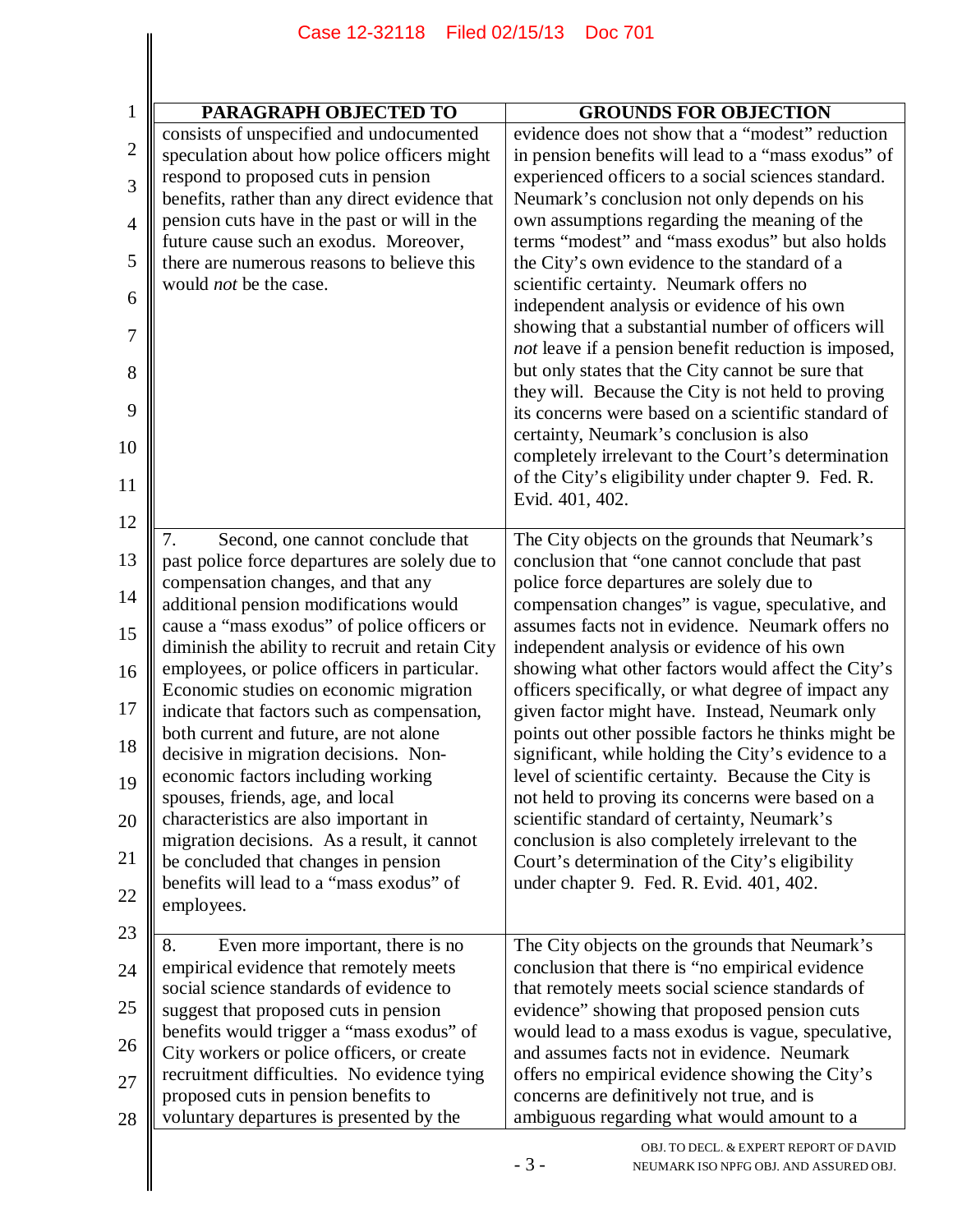| PARAGRAPH OBJECTED TO                                                                                                                         | <b>GROUNDS FOR OBJECTION</b>                                                                                                                                      |
|-----------------------------------------------------------------------------------------------------------------------------------------------|-------------------------------------------------------------------------------------------------------------------------------------------------------------------|
| City, with respect to Stockton or any other<br>jurisdiction, and the research literature does<br>not establish such a relationship. Moreover, | "social science standard of evidence." Moreover,<br>because the City is not held to proving its concerns<br>were based on a scientific standard of certainty,     |
| evidence from the departures that have<br>$occurred - if we are willing,$                                                                     | Neumark's conclusion is also completely<br>irrelevant to the Court's determination of the                                                                         |
| hypothetically, to believe that similar<br>departures would occur in response to                                                              | City's eligibility under chapter 9. Fed. R. Evid.<br>401, 402.                                                                                                    |
| proposed cuts in pension benefits — directly<br>contradicts claims of a "mass exodus" of                                                      |                                                                                                                                                                   |
| experienced workers. Data provided by the<br>City show that the experience level of the                                                       |                                                                                                                                                                   |
| police force is greater now than it was in<br>2008. Further, the City's unsubstantiated,                                                      |                                                                                                                                                                   |
| claims about difficulties in recruiting are<br>contradicted directly by continuing                                                            |                                                                                                                                                                   |
| applications for police department jobs and<br>the actual hiring of applicants that has<br>occurred in the most recent two years.             |                                                                                                                                                                   |
|                                                                                                                                               |                                                                                                                                                                   |
| Finally, even if we accept —<br>9.<br>hypothetically — that proposed cuts in                                                                  | The City objects on the grounds that Neumark's<br>opinion as to efficient ways to "deter these                                                                    |
| pension benefits would prompt some small<br>number of senior police officers to leave,                                                        | hypothetical departures" is completely speculative,<br>vague, and assumes facts not in evidence.                                                                  |
| precluding any pension cuts for all 1,400<br>City workers is a remarkably inefficient way                                                     | Neumark presents no analysis or discussion of his<br>proposed alternatives, and thus cannot say with                                                              |
| to deter these hypothetical departures. It<br>would be far less expensive to create                                                           | certainty whether they would be more efficient<br>than the City's payment of pension benefits.                                                                    |
| explicit incentives to encourage longevity of<br>the police force, by targeting a far smaller                                                 | Moreover, Neumark's conclusion as to whether<br>the City has adopted the "most efficient" means of                                                                |
| number of workers. This type of explicit,<br>targeted policy is far preferable to<br>maintaining high pensions for all City                   | retaining officers, to a level of scientific certainty,<br>is irrelevant to the Court's determination of the<br>City's eligibility under chapter 9. Fed. R. Evid. |
| workers based on claims about the need to                                                                                                     | 401, 402.                                                                                                                                                         |
| remain competitive with other cities, a<br>process that has led to continued ratcheting                                                       |                                                                                                                                                                   |
| up of compensation for public-sector<br>workers.                                                                                              |                                                                                                                                                                   |
|                                                                                                                                               |                                                                                                                                                                   |
|                                                                                                                                               | <b>OBJECTIONS TO EXPERT REPORT OF DAVID NEUMARK</b>                                                                                                               |
| PARAGRAPH OBJECTED TO                                                                                                                         | <b>GROUNDS FOR OBJECTION</b>                                                                                                                                      |
| The City of Stockton's central position on<br>which this report focuses is that in order to<br>remain competitive, Stockton must pay          | The City objects on the grounds that Neumark's<br>statements are vague as to the meaning of the term<br>"mass exodus."                                            |
| wages and pension benefits comparable to<br>the pay and benefits paid by other cities                                                         |                                                                                                                                                                   |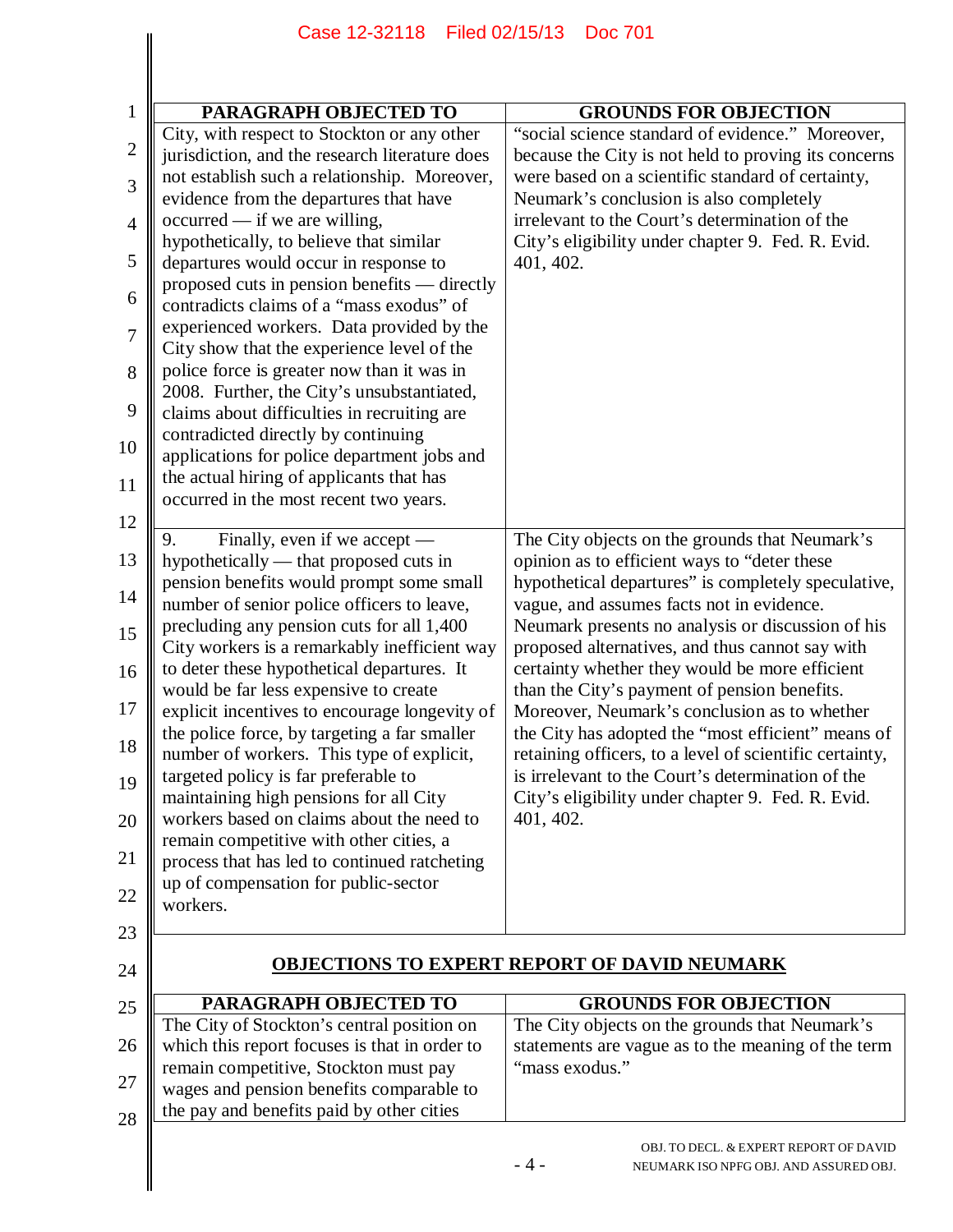|                | Case 12-32118   Filed 02/15/13                                                               | <b>Doc 701</b>                                                                                          |
|----------------|----------------------------------------------------------------------------------------------|---------------------------------------------------------------------------------------------------------|
|                |                                                                                              |                                                                                                         |
| 1              | <b>PARAGRAPH OBJECTED TO</b>                                                                 | <b>GROUNDS FOR OBJECTION</b>                                                                            |
| $\overline{2}$ | deemed to be competitive with Stockton. In                                                   |                                                                                                         |
| 3              | particular, it is claimed that if Stockton were<br>to reduce pensions it would face a "mass" |                                                                                                         |
|                | exodus" of experienced employees to other                                                    |                                                                                                         |
| $\overline{4}$ | cities. As Police Chief Eric Jones, referring<br>to the police force, states in a memorandum |                                                                                                         |
| 5              | to Bob Deis, City Manager: "If forced to                                                     |                                                                                                         |
| 6              | reject our CalPERS contract and reduce<br>pensions for existing and/or future retirees,      |                                                                                                         |
| $\overline{7}$ | it is possible, perhaps even likely, that we                                                 |                                                                                                         |
| 8              | may face an employee mass exodus" He<br>states that the principal problem will be the        |                                                                                                         |
|                | loss of experienced police officers. <sup>2</sup> This is                                    |                                                                                                         |
| 9              | echoed by City Manager Deis, who in a<br>letter to Governor Brown and others states          |                                                                                                         |
| 10             | that pension reductions in Stockton would                                                    |                                                                                                         |
| 11             | potentially spark "a mass exodus of<br>experienced police officers " <sup>3</sup> (Neumark   |                                                                                                         |
| 12             | Decl., Exh. B., p. 1).                                                                       |                                                                                                         |
| 13             |                                                                                              |                                                                                                         |
| 14             | The City has not considered reductions in                                                    | The City objects to this statement to the extent it                                                     |
| 15             | pension benefits for existing City workers.                                                  | implies that the City should have sought                                                                |
| 16             | In his deposition, City Manager Deis is<br>asked "Did you represent any commitment           | reductions in pension benefits or an impairment<br>from CalPERS. Such implication is vague,             |
|                | to make every effort not to seek an                                                          | speculative, and assumes facts not in evidence in                                                       |
| 17             | impairment of CalPERS either in AB506 or<br>the Chapter 9 bankruptcy?" (p. 238). To          | that it does not consider the potential impact of<br>such actions, or the City's ability to impose such |
| 18             | which he responds, "I said that we will be<br>aggressive in defending the City's interests   | reductions. Moreover, such an implication would<br>constitute an impermissible legal conclusion that    |
| 19             | and goals. And at this stage, we have no                                                     | the City has the legal authority to make such a                                                         |
| 20             | plans to impair the PERS contract"<br>(p. 238). <sup>7</sup> (Neumark Decl., Exh. B., p. 2). | reduction outside of bankruptcy. Finally<br>Neumark's opinion regarding the fact that the City          |
| 21             |                                                                                              | allegedly did not seek such reductions is irrelevant<br>to the Court's determination of the City's      |
| 22             |                                                                                              | eligibility under chapter 9. Fed. R. Evid. 401, 402.                                                    |
| 23             |                                                                                              |                                                                                                         |
| 24             |                                                                                              |                                                                                                         |
| 25             |                                                                                              |                                                                                                         |
| 26             |                                                                                              |                                                                                                         |
| 27<br>28       |                                                                                              |                                                                                                         |
|                |                                                                                              | OBJ. TO DECL. & EXPERT REPORT OF DAVID<br>$-5-$<br>NEUMARK ISO NPFG OBJ. AND ASSURED OBJ.               |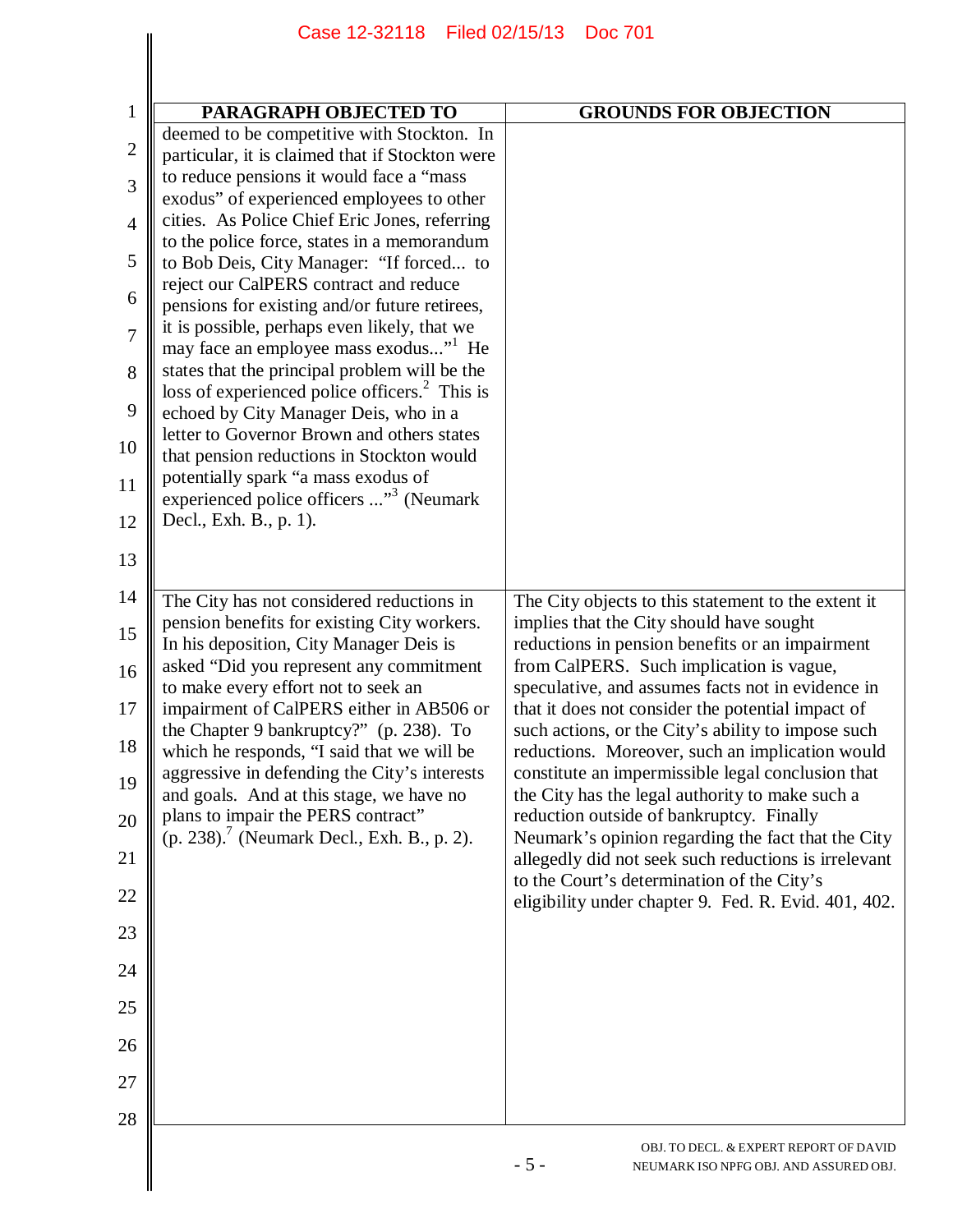|                     | Case 12-32118                                                                                                                                | Filed 02/15/13<br><b>Doc 701</b>                                                                                                                           |
|---------------------|----------------------------------------------------------------------------------------------------------------------------------------------|------------------------------------------------------------------------------------------------------------------------------------------------------------|
|                     |                                                                                                                                              |                                                                                                                                                            |
|                     |                                                                                                                                              |                                                                                                                                                            |
| 1                   | PARAGRAPH OBJECTED TO                                                                                                                        | <b>GROUNDS FOR OBJECTION</b>                                                                                                                               |
| $\overline{2}$      | Thus, the City argues that it cannot reduce<br>pension benefits as part of its restructuring                                                 | The City objects on the grounds that Neumark's<br>conclusion that the City cannot show, to a level of                                                      |
| 3                   | in response to bankruptcy, to avoid a "mass"<br>exodus" of police officers, and to continue<br>to be able to recruit workers to the city. My | scientific certainty, that substantial numbers of<br>officers would transfer in the face of pension<br>benefit cuts, is entirely irrelevant to the Court's |
| $\overline{4}$<br>5 | report considers whether the City has<br>provided reliable, scientific evidence to                                                           | determination of the City's eligibility under<br>chapter 9, because the City is required to meet that                                                      |
| 6                   | establish that any pension cuts — even                                                                                                       | standard. Fed. R. Evid. 401, 402.                                                                                                                          |
| $\overline{7}$      | modest pension cuts — would lead to this<br>"mass exodus" or create recruitment                                                              |                                                                                                                                                            |
| 8                   | problems. (Neumark Decl., Exh. B., p. 2).                                                                                                    |                                                                                                                                                            |
| 9                   | The claim that any reduction in pension<br>benefits — even a modest reduction —                                                              | The City objects on the grounds that Neumark's<br>conclusion that the "City's claims are not based on                                                      |
| 10                  | would lead to a "mass exodus" of senior<br>police officers is not based on any findings                                                      | any findings that stand up to recognized social<br>science standards of evidence, and are not even                                                         |
| 11                  | that stand up to social science standards of<br>evidence. Indeed, it is not even supported                                                   | supported by the City's own data" is vague,<br>speculative, and assumes facts not in evidence.                                                             |
| 12                  | by the casual data that has been presented.<br>(Neumark Decl., Exh. B., p. 6).                                                               | Neumark's conclusion—including his conclusion<br>that the City's own evidence does not support its                                                         |
| 13                  |                                                                                                                                              | position—is based on his opinion that the City's                                                                                                           |
| 14                  |                                                                                                                                              | evidence does not show that a "modest" reduction<br>in pension benefits will lead to a "mass exodus" of                                                    |
| 15                  |                                                                                                                                              | experienced officers to a social sciences standard.<br>Neumark's conclusion not only depends on his                                                        |
| 16<br>17            |                                                                                                                                              | own assumptions regarding the meaning of the<br>terms "modest" and "mass exodus" but also holds<br>the City's own evidence to the standard of a            |
| 18                  |                                                                                                                                              | scientific certainty. Neumark offers no                                                                                                                    |
| 19                  |                                                                                                                                              | independent analysis or evidence of his own<br>showing that a substantial number of officers will                                                          |
| 20                  |                                                                                                                                              | not leave if a pension benefit reduction is imposed,<br>but only states that the City cannot be sure that                                                  |
| 21                  |                                                                                                                                              | they will. Because the City is not held to proving<br>its concerns were based on a scientific standard of                                                  |
| 22                  |                                                                                                                                              | certainty, Neumark's conclusion is also<br>completely irrelevant to the Court's determination                                                              |
| 23                  |                                                                                                                                              | of the City's eligibility under chapter 9. Fed. R.<br>Evid. 401, 402.                                                                                      |
| 24                  | First, the only "evidence" offered in support                                                                                                | The City objects on the grounds that Neumark's                                                                                                             |
| 25                  | of this claim is Police Chief Jones' assertion                                                                                               | statements mischaracterize the cited evidence as                                                                                                           |
| 26                  | that "We expect to lose another 20 to 40<br>police officers to other law enforcement                                                         | the City's "only" evidence. The City also objects<br>on the grounds that Neumark's understanding of                                                        |
| 27                  | agencies over the next year." <sup>8</sup> He and City<br>Manager Deis characterize this as a "mass                                          | the term "mass exodus" is vague, speculative, and<br>assumes facts not in evidence.                                                                        |
| 28                  | exodus" of experienced police officers that                                                                                                  |                                                                                                                                                            |
|                     |                                                                                                                                              | OBJ. TO DECL. & EXPERT REPORT OF DAVID<br>$-6-$<br>NEUMARK ISO NPFG OBJ. AND ASSURED OBJ.                                                                  |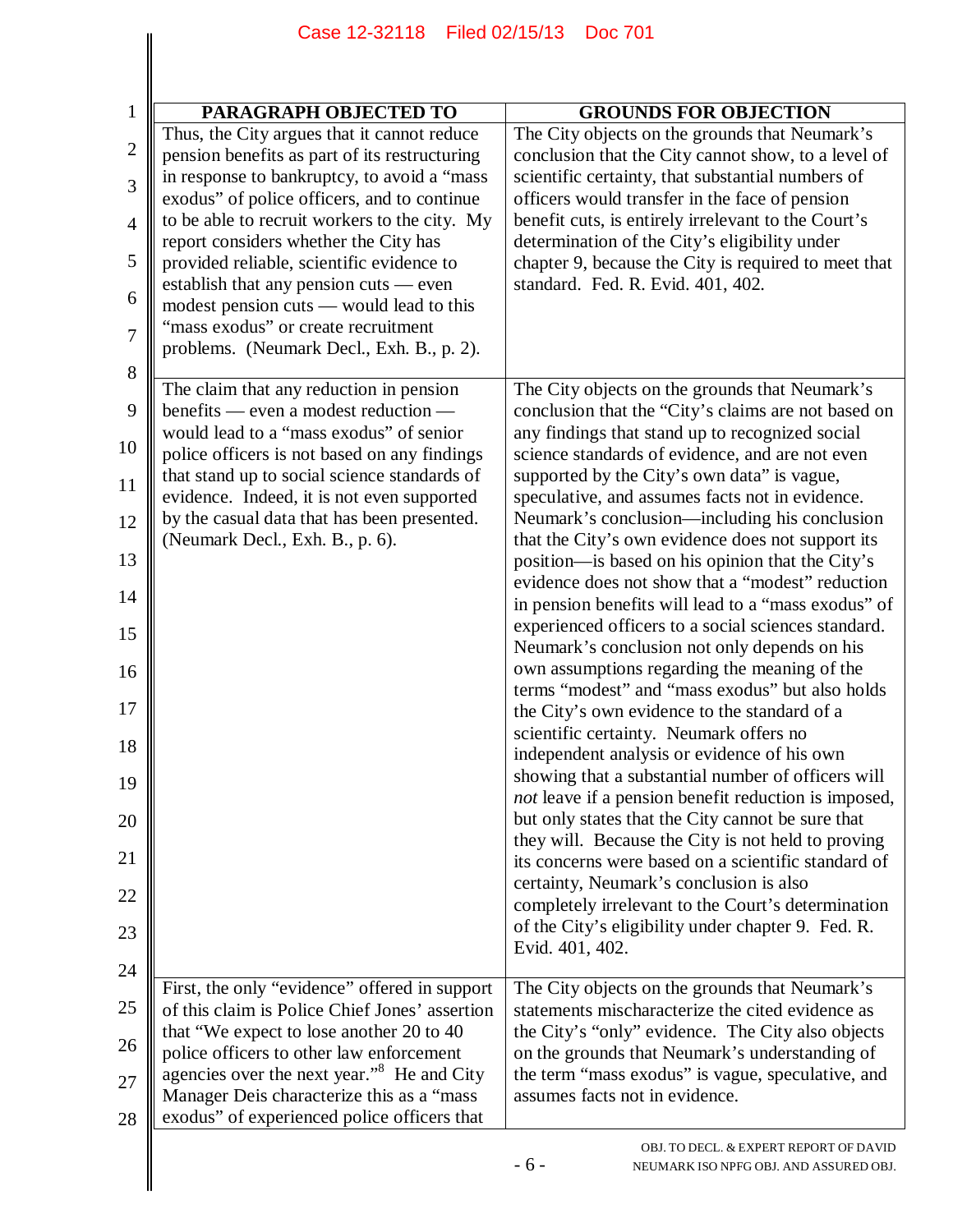| PARAGRAPH OBJECTED TO                                                                      | <b>GROUNDS FOR OBJECTION</b>                                                                              |
|--------------------------------------------------------------------------------------------|-----------------------------------------------------------------------------------------------------------|
| will ensue if pensions are reduced for                                                     |                                                                                                           |
| existing and/or future retirees. <sup>9</sup> The source                                   |                                                                                                           |
| of this assertion is Chief Jones' testimony,                                               |                                                                                                           |
| referring to feedback from an "informal list"<br>of people considering leaving the         |                                                                                                           |
| department, provided by his command staff:                                                 |                                                                                                           |
| "We have a variety of captains who are                                                     |                                                                                                           |
| asked to keep a pulse on the department, and                                               |                                                                                                           |
| that's employees who have told them that                                                   |                                                                                                           |
| they are applying or in an application                                                     |                                                                                                           |
| process or seriously considering leaving." <sup>10</sup>                                   |                                                                                                           |
| (Neumark Decl., Exh. B., pp. 6-7).                                                         |                                                                                                           |
|                                                                                            |                                                                                                           |
|                                                                                            |                                                                                                           |
| This is the only "evidence" on which a                                                     | The City objects on the grounds that Neumark                                                              |
| prediction about the effects of pension cuts                                               | mischaracterizes the cited evidence as the City's                                                         |
| is based. This anecdotal information fails to                                              | "only" evidence. Furthermore, the City objects on                                                         |
| meet standards of reliable social science                                                  | the grounds that Neumark's statement that the                                                             |
| evidence as it is not based on any kind of                                                 | City's evidence "fails to meet standards of reliable                                                      |
| systematic data collection or interviewing,<br>and cannot be used to study the potential   | social science evidence" because it is "not based<br>on any kind of systematic data collection or         |
| impact of pension changes on retention or                                                  | interviewing" and cannot be used for science-level                                                        |
| recruitment of police officers, or any other                                               | studies is vague, speculative, assumes facts not in                                                       |
| city employees. (Neumark Decl., Exh. B.,                                                   | evidence, and is entirely irrelevant to the Court's                                                       |
| p. 7).                                                                                     | determination of the City's eligibility for chapter                                                       |
|                                                                                            | 9. Fed. R. Evid. 401, 402.                                                                                |
| One cannot conclude that past police force                                                 | The City objects on the grounds that Neumark's                                                            |
| departures are solely due to compensation                                                  | conclusion that "one cannot conclude that past                                                            |
| changes, or that any proposed pension                                                      | police force departures are solely due to                                                                 |
| changes would cause a "mass exodus" of                                                     | compensation changes" is vague, speculative, and                                                          |
| police officers or substantially inhibit the                                               | assumes facts not in evidence. Neumark offers no                                                          |
| ability to recruit and retain city employees.<br>Any claim that pension cuts would cause a | independent analysis or evidence of his own<br>showing what other factors would affect the City's         |
| "mass exodus" of experienced police                                                        | officers specifically, or what degree of impact any                                                       |
| officers is unfounded since the only data we                                               | given factor might have. Instead, Neumark only                                                            |
| have been provided pertains to past                                                        | points out other possible factors he thinks might be                                                      |
| departures, and we do not know why these<br>occurred. (Neumark Decl., Exh. B., p. 7).      | significant, while holding the City's evidence to a<br>level of scientific certainty. Because the City is |
|                                                                                            | not held to proving its concerns were based on a                                                          |
|                                                                                            | scientific standard of certainty, Neumark's                                                               |
|                                                                                            | conclusion is also completely irrelevant to the                                                           |
|                                                                                            | Court's determination of the City's eligibility                                                           |
|                                                                                            | under chapter 9. Fed. R. Evid. 401, 402.                                                                  |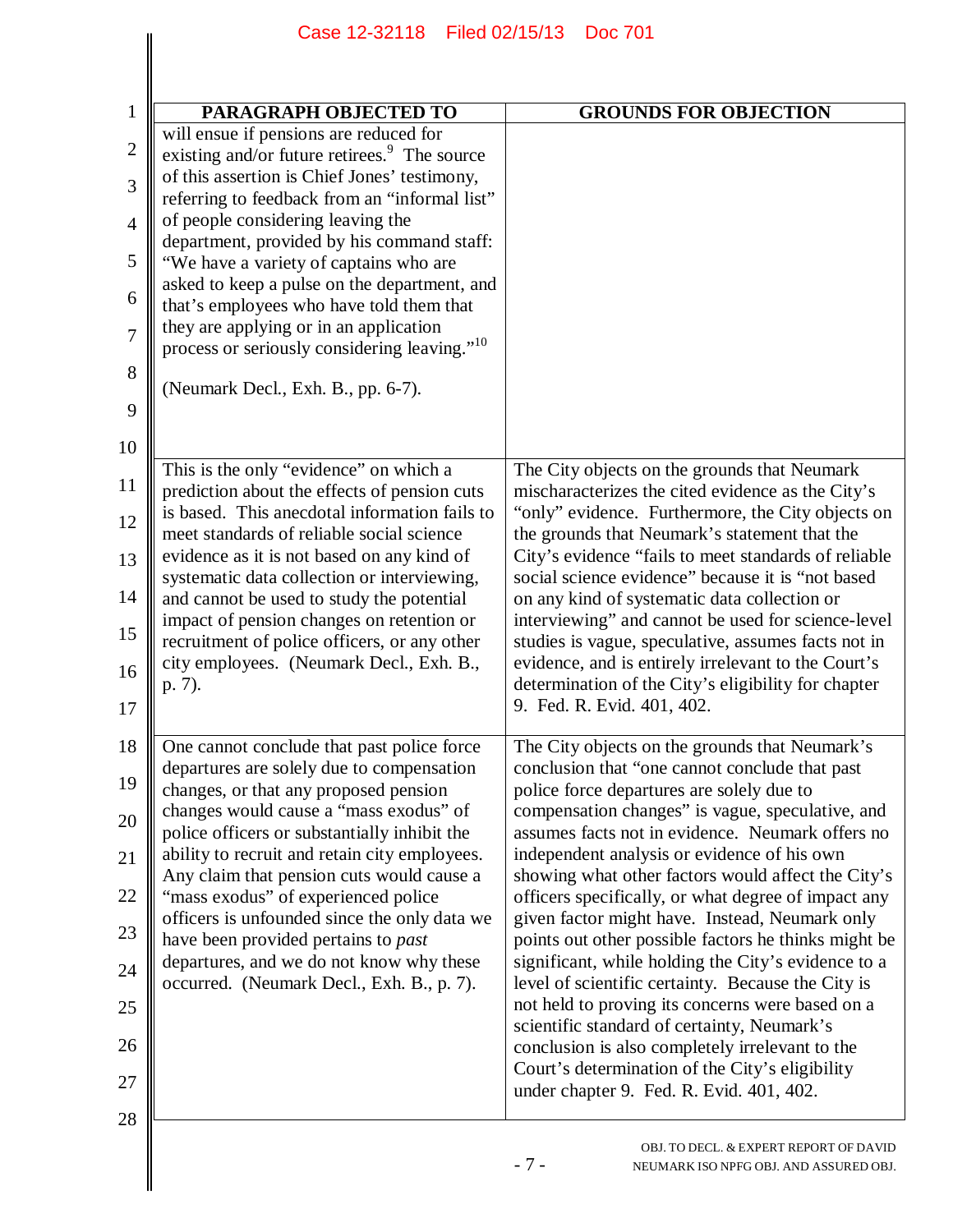|                     | Case 12-32118 Filed 02/15/13                                                                           | <b>Doc 701</b>                                                                                           |
|---------------------|--------------------------------------------------------------------------------------------------------|----------------------------------------------------------------------------------------------------------|
|                     |                                                                                                        |                                                                                                          |
|                     |                                                                                                        |                                                                                                          |
| $\mathbf{1}$        | PARAGRAPH OBJECTED TO                                                                                  | <b>GROUNDS FOR OBJECTION</b>                                                                             |
| $\overline{2}$      | Data provided by City indicates that since<br>January 1, 2012, there were 27 departures of             | The City objects on the grounds that Neumark's<br>conclusion that the City cannot conclude, with         |
| 3                   | police officers to other law enforcement<br>jobs, an increase from earlier years (Figure               | scientific certainty, that past departures of police<br>officers to other law enforcement jobs were the  |
| $\overline{4}$      | $1$ ). <sup>11</sup> These moves did follow cuts in<br>additional pays ("add-pays"), with a            | result of past compensation and benefit reductions<br>is vague, speculative, and assumes facts not in    |
| 5                   | particular reduction in pay for more-senior<br>police officers. <sup>12</sup> Some of these departures | evidence. Moreover, Neumark's statements as to<br>the City's lack of scientific certainty are            |
| 6<br>$\overline{7}$ | may have been a response to the<br>compensation cuts, including the reductions                         | completely irrelevant to the Court's determination<br>of the City's eligibility under chapter 9. Fed. R. |
| 8                   | in longevity bonuses. But simply because<br>the departures occurred at the same time as                | Evid. 401, 402.                                                                                          |
| 9                   | substantial pay and benefit cuts does not<br>establish a causal link. In social science                |                                                                                                          |
| 10                  | research, any claim that a factor ("X")<br>caused an outcome ("Y") has to be bolstered                 |                                                                                                          |
| 11                  | by evidence that other factors ("Z") did not<br>in fact cause Y. Observing social systems              |                                                                                                          |
| 12                  | over time generates a continual stream of                                                              |                                                                                                          |
| 13                  | data on events that occur at the same time,<br>or with one followed soon by another. For               |                                                                                                          |
| 14                  | example, President Barack Obama won re-<br>election days after Hurricane Sandy hit the                 |                                                                                                          |
| 15                  | East Coast. But this temporal pattern does<br>not establish causality, and the standards for           |                                                                                                          |
| 16                  | doing so are much higher. (Neumark Decl.,<br>Exh. B., p. 7-8)                                          |                                                                                                          |
| 17                  |                                                                                                        |                                                                                                          |
| 18                  | What other factors could have been at play                                                             | The City objects on the grounds that Neumark's                                                           |
| 19                  | in the departures from Stockton's police                                                               | reference to other factors that might have been                                                          |
| 20                  | force? First, of the 27 departures mentioned<br>above, one was likely an upward career                 | considered by the officers who departed the City<br>for other law enforcement jobs is speculative,       |
| 21<br>22            | move (to the FBI) unrelated to pay or<br>benefit cuts, two were to universities, and                   | vague, and assumes facts not in evidence, in that<br>Neumark merely lists factors he thinks could have   |
| 23                  | one was to Idaho. Second, of the<br>destination cities of the lateral transfers,                       | played a role, without any analysis or independent<br>evidence whatsoever showing that such factors did  |
| 24                  | most are to cities that present a much higher<br>quality of life than Stockton, including              | play a role or to what degree they might have been<br>considered. Moreover, Neumark's implication        |
| 25                  | places like Oceanside, CA (10 moves);<br>Newport Beach, CA; Napa, CA; Berkeley,                        | that the City cannot, with scientific certainty, say<br>that compensation and benefit cuts were the only |
| 26                  | CA; and Monterrey, CA. Many of the cities<br>to which police officers transferred are cities           | factors considered by departing officers is<br>irrelevant to the Court's determination of the            |
| 27                  | with very appealing features, including in<br>many cases coastal or beach locations.                   | City's eligibility under chapter 9. Fed. R. Evid.<br>401, 402.                                           |
| 28                  | Figure 2 gives evidence on crime in many of                                                            |                                                                                                          |
|                     |                                                                                                        | OBJ. TO DECL. & EXPERT REPORT OF DAVID<br>$-8-$<br>NEUMARK ISO NPFG OBJ. AND ASSURED OBJ.                |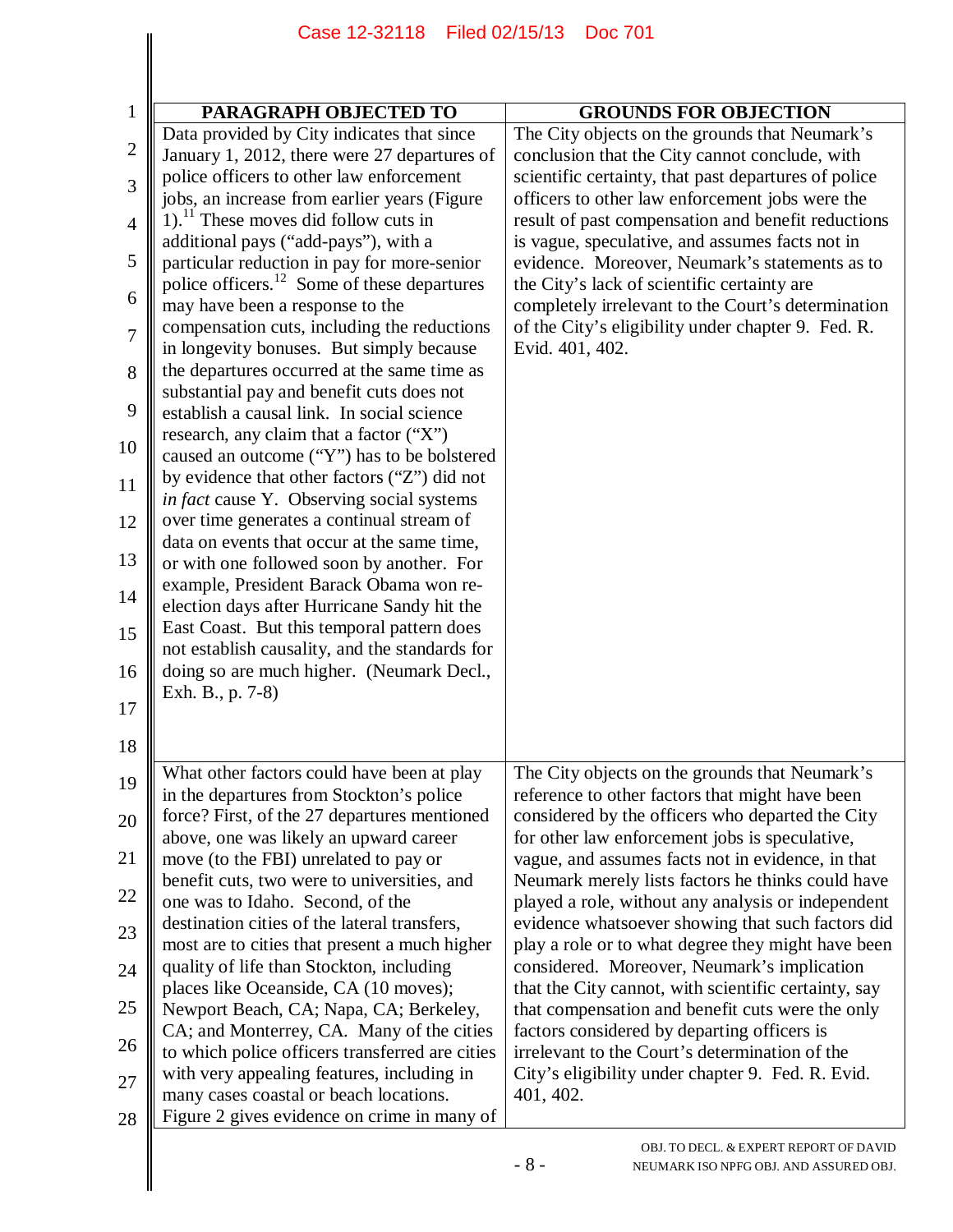|                | Case 12-32118<br>Filed 02/15/13                                                                          | <b>Doc 701</b>                                                                                                                                |
|----------------|----------------------------------------------------------------------------------------------------------|-----------------------------------------------------------------------------------------------------------------------------------------------|
|                |                                                                                                          |                                                                                                                                               |
| $\mathbf{1}$   | PARAGRAPH OBJECTED TO                                                                                    | <b>GROUNDS FOR OBJECTION</b>                                                                                                                  |
|                | these cities, as one example, and shows that                                                             |                                                                                                                                               |
| $\mathbf{2}$   | Stockton has <i>much</i> higher rates of violent<br>crime. The apparent availability of                  |                                                                                                                                               |
| 3              | positions in other cities with a much higher                                                             |                                                                                                                                               |
| $\overline{4}$ | quality of life could clearly have contributed                                                           |                                                                                                                                               |
| 5              | to the lateral departures that occurred, for<br>reasons having nothing to do with pay or                 |                                                                                                                                               |
| 6              | pensions. (Neumark Decl., Exh. B., p. 8).                                                                |                                                                                                                                               |
| 7              | Third, there is evidence of other sources of                                                             | The City objects on the grounds that Neumark's                                                                                                |
| 8              | discontent among Stockton police that<br>surfaced around the same time. Multiple                         | reference to other factors that might be considered<br>by officers considering departing the City for other                                   |
| 9              | news stories describe unhappiness with the<br>Police Chief who preceded Chief Jones,                     | law enforcement jobs is speculative, vague, and<br>assumes facts not in evidence, in that Neumark                                             |
| 10             | discontent with potential changes to the shift<br>schedule, the termination of specialized               | merely lists factors he thinks could have played a<br>role, without any analysis or independent evidence                                      |
| 11             | police units and the return of officers to<br>patrol duty, the lack of a contract with the               | whatsoever showing that such factors did play a<br>role or to what degree they might have been                                                |
| 12             | City, and the police union's purchase of the                                                             | considered. Moreover, Neumark's implication                                                                                                   |
| 13             | house next to the City Manager to attempt to<br>"intimidate" him. <sup>13</sup> It is possible that some | that the City cannot, with scientific certainty, say<br>that compensation and benefit cuts are the only                                       |
| 14             | of these other factors, or the uncertainty that                                                          | factors considered by officers thinking about                                                                                                 |
|                | they gave rise to, may have stemmed in part<br>from the City's fiscal difficulties. But these            | transferring is irrelevant to the Court's<br>determination of the City's eligibility under                                                    |
| 15             | stories make the point that many factors                                                                 | chapter 9. Fed. R. Evid. 401, 402.                                                                                                            |
| 16             | were at play that could have induced police<br>officers to leave Stockton, aside from                    |                                                                                                                                               |
| 17             | compensation cuts. (Neumark Decl.,                                                                       |                                                                                                                                               |
| 18             | Exh. B., pp. 8-9).                                                                                       |                                                                                                                                               |
| 19             | Economic studies on migration indicate that<br>factors such as compensation, both current                | The City objects on the grounds that Neumark's<br>reference to other factors that might be considered                                         |
| 20             | and future, are not decisive in migration<br>decisions. Non-economic factors including                   | by officers considering departing the City for other<br>law enforcement jobs is speculative, vague, and                                       |
| 21             | working spouses, friends, age, and local                                                                 | assumes facts not in evidence, in that Neumark                                                                                                |
| 22             | characteristics are also important in<br>migration decisions. As a result one cannot                     | merely lists factors he thinks could have played a<br>role, without any analysis or independent evidence                                      |
| 23             | conclude with certainty that changes in                                                                  | whatsoever showing that such factors did play a                                                                                               |
| 24             | pension benefits will lead to a "mass<br>exodus" of employees. (Neumark Decl.,                           | role or to what degree they might have been<br>considered. Moreover, Neumark's implication                                                    |
| 25             | Exh. B., p. 9).                                                                                          | that the City cannot, with scientific certainty, say                                                                                          |
| 26             |                                                                                                          | that compensation and benefit cuts are the only<br>factors considered by officers thinking about<br>transferring is irrelevant to the Court's |
| 27             |                                                                                                          | determination of the City's eligibility under<br>chapter 9. Fed. R. Evid. 401, 402.                                                           |
| 28             |                                                                                                          |                                                                                                                                               |
|                |                                                                                                          | OBJ. TO DECL. & EXPERT REPORT OF DAVID<br>$-9-$<br>NEUMARK ISO NPFG OBJ. AND ASSURED OBJ.                                                     |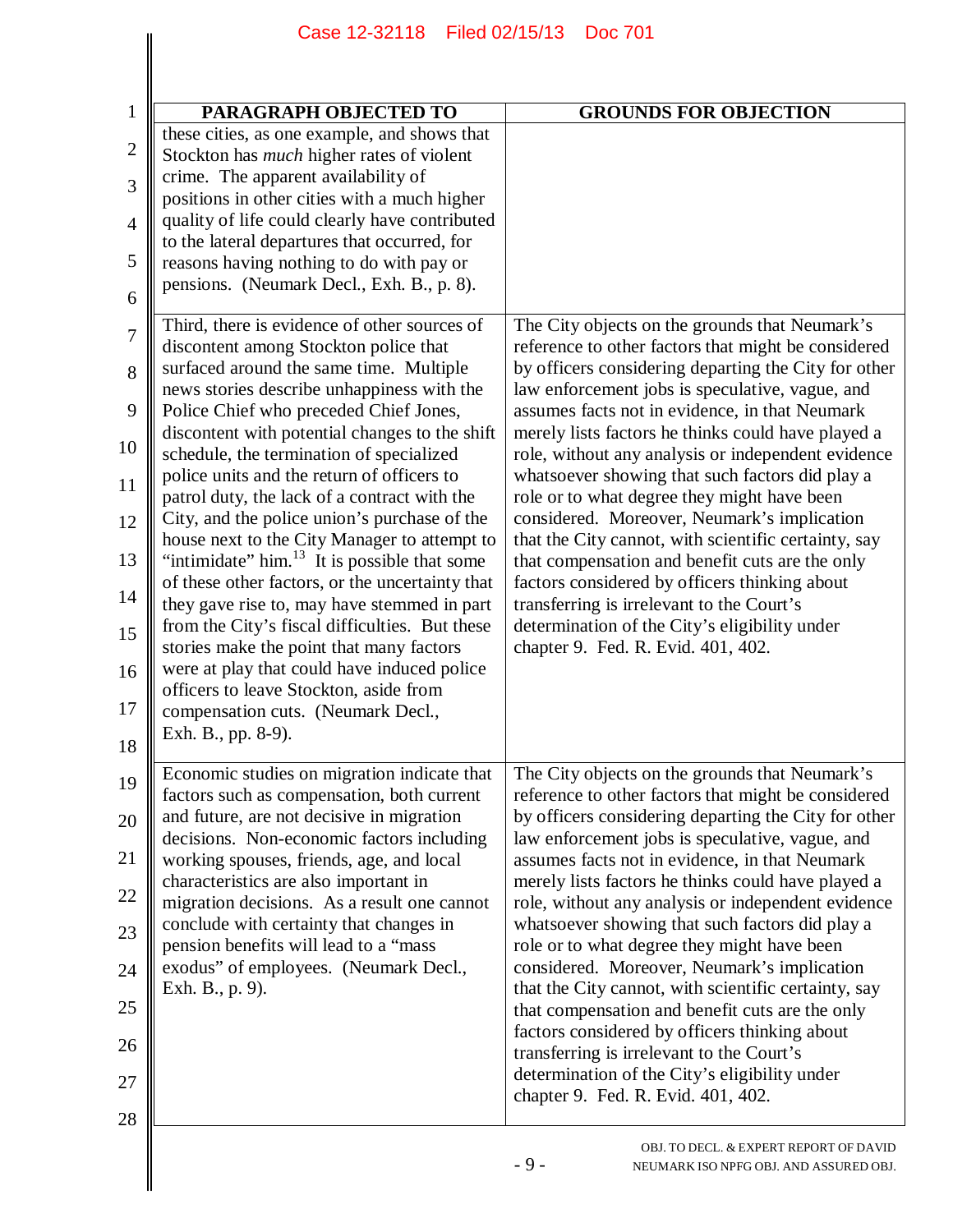| $\mathbf{1}$   | PARAGRAPH OBJECTED TO<br>A large body of research in economics | <b>GROUNDS FOR OBJECTION</b><br>The City objects on the grounds that Neumark's |
|----------------|----------------------------------------------------------------|--------------------------------------------------------------------------------|
| 2              | studies the factors that influence economic                    | reference to other factors that might be considered                            |
|                | migration — that is, moving locations to                       | by officers considering departing the City for other                           |
| 3              | take another job. This literature establishes                  | law enforcement jobs is speculative, vague, and                                |
|                | a few key points that undermine claims that                    | assumes facts not in evidence, in that Neumark                                 |
| $\overline{4}$ | pay (let alone pensions) is decisive. (The                     | merely lists factors he thinks could have played a                             |
| 5              | next sub-section discusses this research in                    | role, without any analysis or independent evidence                             |
|                | more detail.) First, economic factors such                     | whatsoever showing that such factors did play a                                |
| 6              | as compensation differences are not alone                      | role or to what degree they might have been                                    |
|                | decisive. Other factors such as leaving                        | considered. Moreover, Neumark's implication                                    |
| 7              | behind relatives or friends, and working                       | that the City cannot, with scientific certainty, say                           |
| 8              | spouses who do not want to change jobs,                        | that compensation and benefit cuts are the only                                |
|                | can weigh heavily on such decisions.                           | factors considered by officers thinking about                                  |
| 9              | Moreover, the economic influences may not                      | transferring is irrelevant to the Court's                                      |
|                | even be in the expected direction. Second,                     | determination of the City's eligibility under                                  |
| 10             | the impact of economic factors diminishes                      | chapter 9. Fed. R. Evid. 401, 402.                                             |
| 11             | with age, implying that economic factors are                   |                                                                                |
|                | even less important for the more-                              |                                                                                |
| 12             | experienced police officers about which the                    |                                                                                |
|                | City is so concerned. Third, the group most                    |                                                                                |
| 13             | responsive to economic conditions in other                     |                                                                                |
| 14             | cities is those who are currently                              |                                                                                |
|                | unemployed, not those who are currently                        |                                                                                |
| 15             | employed. This central message from the                        |                                                                                |
|                | research on migration — that non-economic                      |                                                                                |
| 16             | factors are important — reinforces doubts                      |                                                                                |
|                | about any inference that the lateral transfers                 |                                                                                |
| 17             | out of Stockton's police force were driven                     |                                                                                |
| 18             | by compensation cuts, and, more                                |                                                                                |
|                | importantly, that a further "mass exodus"                      |                                                                                |
| 19             | would be generated by any proposed cuts in                     |                                                                                |
| 20             | pension benefits. (Neumark Decl., Exh. B.,<br>pp. 9-10).       |                                                                                |
|                |                                                                |                                                                                |
| 21             | One powerful piece of evidence that                            | The City objects on the grounds that Neumark's                                 |
|                | migration responses to economic factors are                    | statement that "migration responses to economic                                |
| 22             | very muted and sluggish, is the fact that                      | factors are very muted and sluggish" is vague,                                 |
| 23             | variations in unemployment rates across                        | speculative, and assumes facts not in evidence,                                |
|                | cities and states are quite dramatic and                       | because Neumark does not discuss how variations                                |
| 24             | persistent. For example, as of October,                        | in the general unemployment rate are applicable to                             |
|                | 2012, unemployment rates ranged from 3.1                       | the City's specific circumstances. Moreover,                                   |
| 25             | percent in North Dakota to 11.5 percent in                     | Neumark's implication that the City cannot, with                               |
| 26             | Nevada. <sup>14</sup> Even among Stockton and the              | scientific certainty, say that compensation and                                |
|                | comparison cities the City refers to based on                  | benefit cuts are the only factors considered by                                |
| 27             | the survey by R.G. Anderson, <sup>15</sup> there are           | officers thinking about transferring is irrelevant to                          |
|                | sharp differences. Figure 3 shows the rates                    | the Court's determination of the City's eligibility                            |
| 28             | for 2011 for the counties in which these                       |                                                                                |
|                |                                                                | OBJ. TO DECL. & EXPERT REPORT OF DAVID                                         |
|                |                                                                | $-10-$<br>NEUMARK ISO NPFG OBJ. AND ASSURED OBJ.                               |
|                |                                                                |                                                                                |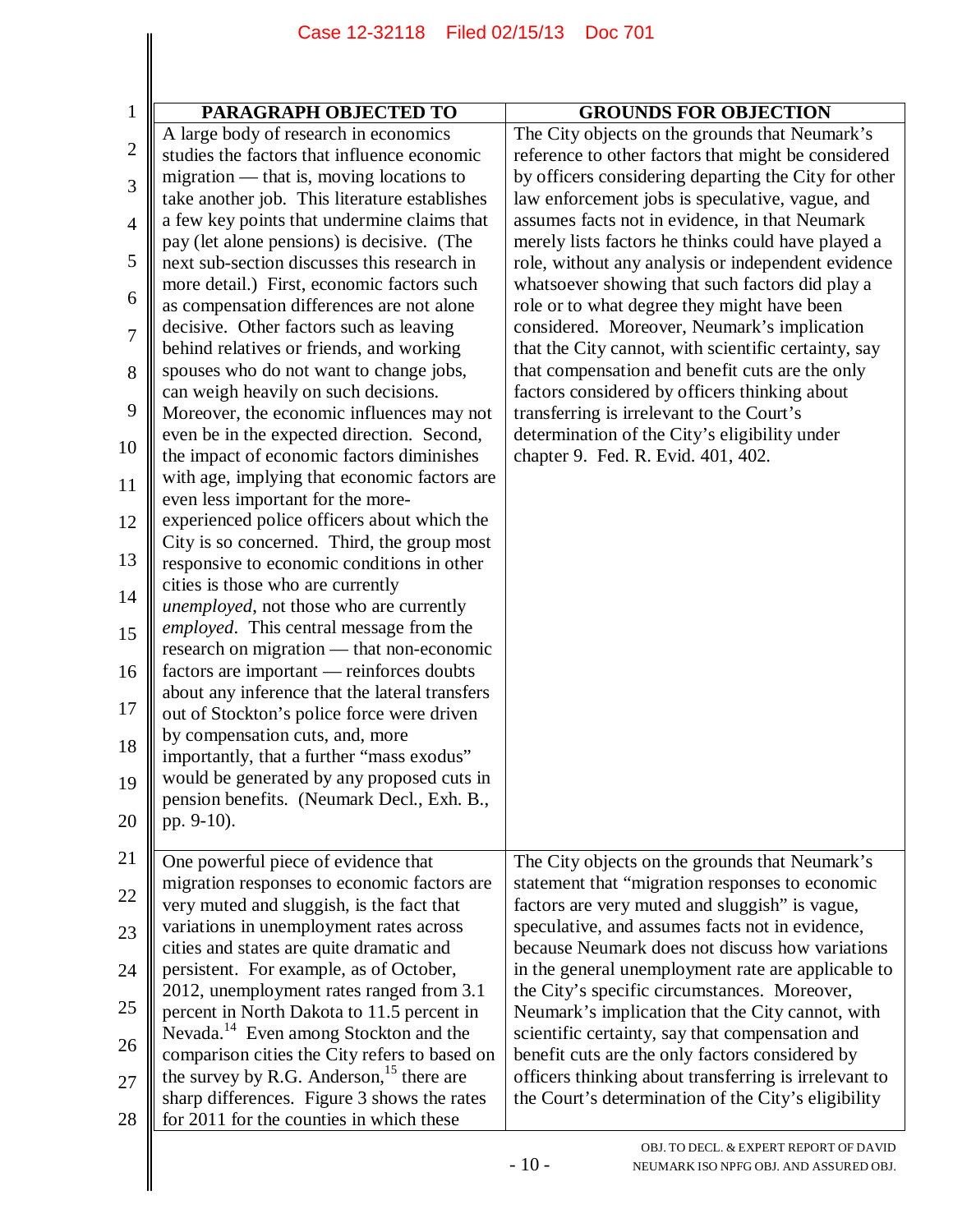## 1 2 3 4 5 6 7 8 9 10 11 12 13 14 15 16 17 18 19 20 21 22 23 24 25 26 27 28 **PARAGRAPH OBJECTED TO GROUNDS FOR OBJECTION** cities are located, which range from 8.7 percent to 16.8 percent. Moreover, this is not an artifact of the Great Recession. These unemployment differentials are quite persistent. The figure also shows the rates for 2006, and the correlation across the two years is 0.95. The existence of these large and persistent unemployment rate differences belies the notion that workers migrate quickly for better job opportunities. (Neumark Decl., Exh. B., p. 10). under chapter 9. Fed. R. Evid. 401, 402. This sub-section discusses the research on the economics of migration that was summarized above. This research establishes that many factors besides economic gains influence migration and decisions about where to work. The research indicates that economic factors such as compensation differences are not decisive and do not even necessarily have the predicted effect, and that small differences do not generate large migration responses. While the research on the economics of migration generally does not specifically quantify the effects of economic vs. other factors, it certainly demonstrates that non-economic factors play an important role. (Neumark Decl., Exh. B., pp. 10-11). The City objects on the grounds that Neumark's conclusion that scientific research "establishes that many factors besides economic gains influence migration" is speculative, vague, and assumes facts not in evidence, in that Neumark merely lists factors he thinks could have played a role, without any analysis or independent evidence whatsoever showing that such factors did play a role or to what degree they might have been considered. Moreover, Neumark's conclusion is speculative and vague in that he does not consider the possibility that Stockton's lack of appeal on certain non-economic factors might render compensation and benefits more, rather than less, important for the City's retention of experienced officers. Finally, Neumark's implication that the City cannot, with scientific certainty, say that compensation and benefit cuts are the only factors considered by officers thinking about transferring is irrelevant to the Court's determination of the City's eligibility under chapter 9. Fed. R. Evid. 401, 402. The classic original study of economic migration is Sjaastad (1962). He documented that economic factors do matter, but their importance declines with age, as the period over which the economic gain from migrating can be recouped declines with age. (Bowles (1970) reaches similar conclusions.) Migration for economic reasons declines with age, for investment reasons. The finding that The City objects on the grounds that Neumark's reference to research into other factors that might be considered by officers considering departing the City for other law enforcement jobs is speculative, vague, and assumes facts not in evidence, in that Neumark merely lists factors he thinks could have played a role, without any analysis or independent evidence whatsoever showing that such factors did play a role or to what degree they might have been considered. Case 12-32118 Filed 02/15/13 Doc 701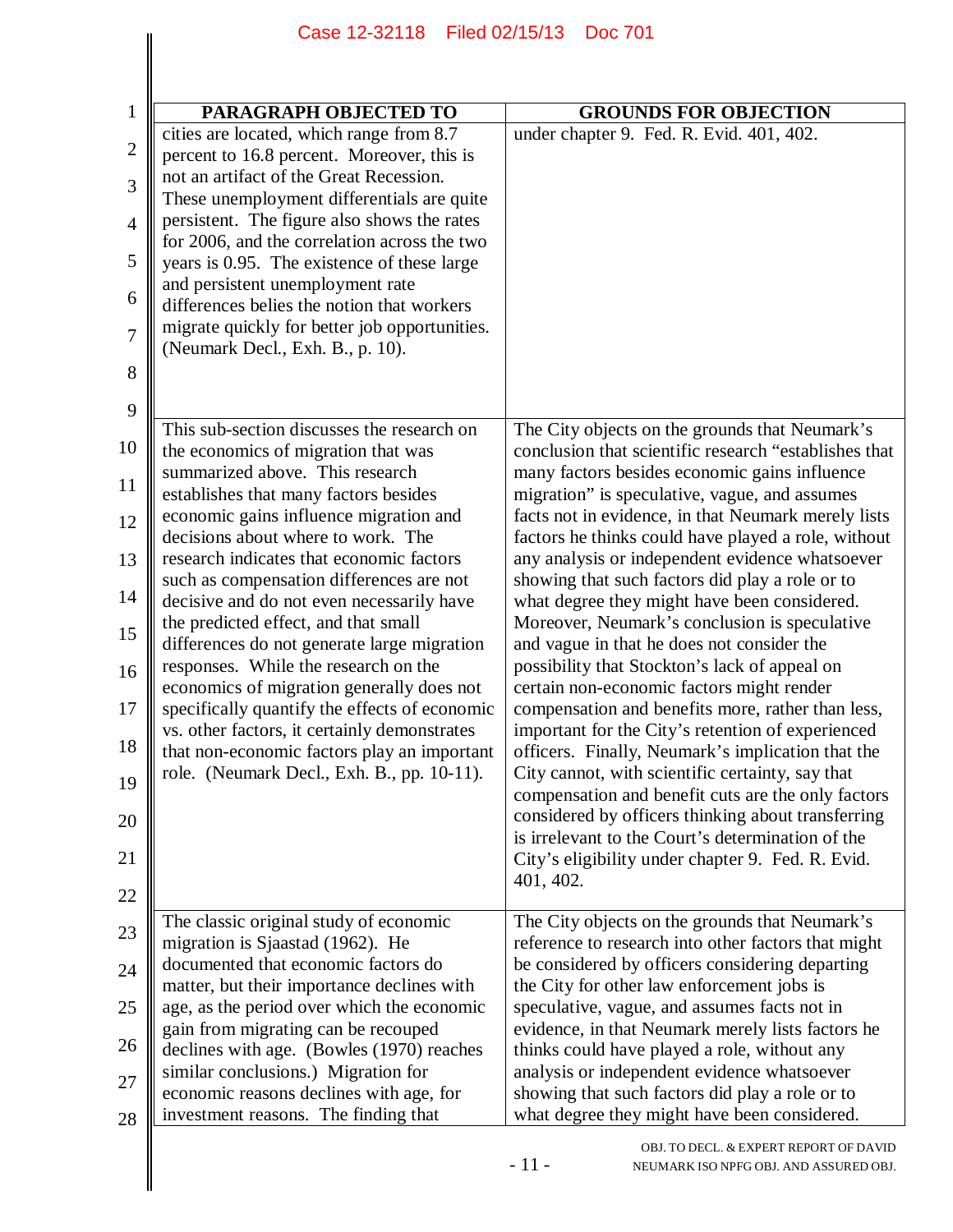| Case 12-32118<br>Filed 02/15/13<br><b>Doc 701</b>                                                                                                                                                                                                                                                                                                                                                                                                                                                                                                         |                                                                                                                                                                                                                                                                                                                                                                                                                                                                                                                                                                                                                                                                                                                                                                                                                                                  |
|-----------------------------------------------------------------------------------------------------------------------------------------------------------------------------------------------------------------------------------------------------------------------------------------------------------------------------------------------------------------------------------------------------------------------------------------------------------------------------------------------------------------------------------------------------------|--------------------------------------------------------------------------------------------------------------------------------------------------------------------------------------------------------------------------------------------------------------------------------------------------------------------------------------------------------------------------------------------------------------------------------------------------------------------------------------------------------------------------------------------------------------------------------------------------------------------------------------------------------------------------------------------------------------------------------------------------------------------------------------------------------------------------------------------------|
|                                                                                                                                                                                                                                                                                                                                                                                                                                                                                                                                                           |                                                                                                                                                                                                                                                                                                                                                                                                                                                                                                                                                                                                                                                                                                                                                                                                                                                  |
| PARAGRAPH OBJECTED TO<br>migration in response to economic factors<br>declines with age is confirmed in research<br>by Sandell (1977), Nakosteen and Zimmer<br>(1980), and Borjas (2000). Obviously this<br>finding is important in light of claims by the<br>City that the most severe threat from<br>pension cuts is the outflow of more-<br>experienced Stockton police officers, who<br>are of course older on average. (Neumark<br>Decl., Exh. B., p. 11).                                                                                           | <b>GROUNDS FOR OBJECTION</b><br>Moreover, Neumark's implication that the City<br>cannot, with scientific certainty, say that<br>compensation and benefit cuts are the only factors<br>considered by officers thinking about transferring<br>is irrelevant to the Court's determination of the<br>City's eligibility under chapter 9. Fed. R. Evid.<br>401, 402.                                                                                                                                                                                                                                                                                                                                                                                                                                                                                  |
| Research by O'Neill (1970) undermines the<br>claim that declining pay in a worker's<br>current location provides a major push for<br>out-migration. Her work suggests that<br>declines in income (we can substitute<br>"compensation") in origin locations do not<br>necessarily predict out-migration.<br>(Neumark Decl., Exh. B., p. 11).                                                                                                                                                                                                               | The City objects on the grounds that Neumark's<br>reference to research into other factors that might<br>be considered by officers considering departing<br>the City for other law enforcement jobs is<br>speculative, vague, and assumes facts not in<br>evidence, in that Neumark merely lists factors he<br>thinks could have played a role, without any<br>analysis or independent evidence whatsoever<br>showing that such factors did play a role or to<br>what degree they might have been considered.<br>Moreover, Neumark's implication that the City<br>cannot, with scientific certainty, say that<br>compensation and benefit cuts are the only factors<br>considered by officers thinking about transferring<br>is irrelevant to the Court's determination of the<br>City's eligibility under chapter 9. Fed. R. Evid.<br>401, 402. |
| Moreover, DeVanzo (1976) finds that when<br>local economic conditions (origin<br>unemployment rates) do affect out-<br>migration, this is predominantly for the<br>unemployed, who might view themselves as<br>having essentially no work opportunities<br>where they currently reside, rather than just<br>less remunerative work. In the present<br>context, this suggests that for workers<br>already employed - like Stockton's public-<br>sector workforce — origin economic<br>conditions are less significant. (Neumark<br>Decl., Exh. B., p. 11). | The City objects on the grounds that Neumark's<br>reference to research into other factors that might<br>be considered by officers considering departing<br>the City for other law enforcement jobs is<br>speculative, vague, and assumes facts not in<br>evidence, in that Neumark merely lists factors he<br>thinks could have played a role, without any<br>analysis or independent evidence whatsoever<br>showing that such factors did play a role or to<br>what degree they might have been considered.<br>Moreover, Neumark's implication that the City<br>cannot, with scientific certainty, say that<br>compensation and benefit cuts are the only factors<br>considered by officers thinking about transferring<br>is irrelevant to the Court's determination of the<br>City's eligibility under chapter 9. Fed. R. Evid.<br>401, 402. |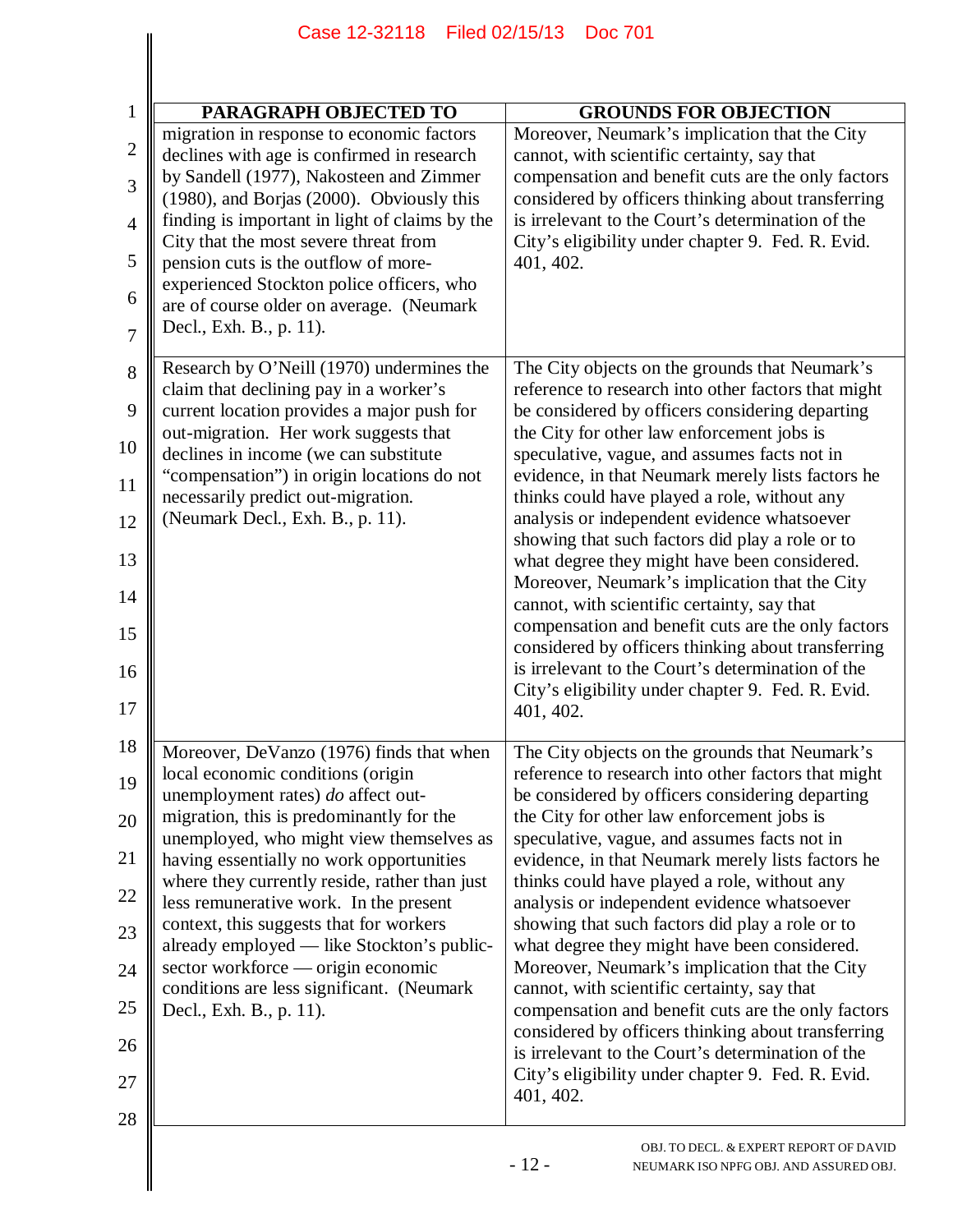|                | Filed 02/15/13<br>Case 12-32118<br><b>Doc 701</b>                                          |                                                                                                          |
|----------------|--------------------------------------------------------------------------------------------|----------------------------------------------------------------------------------------------------------|
|                |                                                                                            |                                                                                                          |
|                |                                                                                            |                                                                                                          |
| $\mathbf{1}$   | PARAGRAPH OBJECTED TO                                                                      | <b>GROUNDS FOR OBJECTION</b>                                                                             |
| $\overline{2}$ | Fabricant (1970), Greenwood (1969), and<br>Nelson (1959) suggest that the psychic costs    | The City objects on the grounds that Neumark's<br>reference to research into other factors that might    |
| 3              | of leaving behind relatives and friends could<br>pose a substantial barrier to migration.  | be considered by officers considering departing<br>the City for other law enforcement jobs is            |
| $\overline{4}$ | They also point out that there could be                                                    | speculative, vague, and assumes facts not in                                                             |
| 5              | psychic benefits of moving to localities to<br>which relatives and friends have previously | evidence, in that Neumark merely lists factors he<br>thinks could have played a role, without any        |
| 6              | migrated, but again that would be<br>independent of compensation                           | analysis or independent evidence whatsoever<br>showing that such factors did play a role or to           |
| $\overline{7}$ | considerations. Reinforcing the point that<br>economic factors decline in importance with  | what degree they might have been considered.<br>Moreover, Neumark's implication that the City            |
| 8              | age, Gallaway (1969) argues that job<br>security and family ties are also likely to be     | cannot, with scientific certainty, say that<br>compensation and benefit cuts are the only factors        |
| 9              | more important for older persons than for<br>younger ones, which will further discourage   | considered by officers thinking about transferring<br>is irrelevant to the Court's determination of the  |
| 10             | older persons from migrating. (Neumark<br>Decl., Exh. B., p. 12).                          | City's eligibility under chapter 9. Fed. R. Evid.<br>401, 402.                                           |
| 11<br>12       | Finally, research by DeVanzo (1976) and                                                    | The City objects on the grounds that Neumark's                                                           |
| 13             | Mincer (1978) emphasizes the important<br>role of spouses in economic migration            | reference to research into other factors that might<br>be considered by officers considering departing   |
| 14             | decisions. DeVanzo reports that families<br>that move tend to select destinations where    | the City for other law enforcement jobs is<br>speculative, vague, and assumes facts not in               |
| 15             | both the husbands' and wives' earnings are                                                 | evidence, in that Neumark merely lists factors he                                                        |
| 16             | highest, so that the relevant comparison is<br>not just what an individual worker can earn | thinks could have played a role, without any<br>analysis or independent evidence whatsoever              |
| 17             | in alternative locations. Mincer (1978) also<br>studied how family ties affect migration.  | showing that such factors did play a role or to<br>what degree they might have been considered.          |
| 18             | He showed that such ties result in negative<br>personal externalities that are usually     | Moreover, Neumark's implication that the City<br>cannot, with scientific certainty, say that             |
| 19             | internalized by the family and that thus tend<br>to discourage migration. Related to this, | compensation and benefit cuts are the only factors<br>considered by officers thinking about transferring |
| 20             | Graves and Linneman (1979) find that<br>marriage deters migration. The implication         | is irrelevant to the Court's determination of the<br>City's eligibility under chapter 9. Fed. R. Evid.   |
| 21             | of this work is that one cannot simply                                                     | 401, 402.                                                                                                |
| 22             | compare compensation for one person<br>where he or she currently lives with                |                                                                                                          |
| 23             | compensation elsewhere, and assume that<br>this person will move — even more so when       |                                                                                                          |
| 24             | a working spouse figures into the decision.<br>(Neumark Decl., Exh. B., p. 12).            |                                                                                                          |
| 25             |                                                                                            |                                                                                                          |
| 26             |                                                                                            |                                                                                                          |
| 27             |                                                                                            |                                                                                                          |
| 28             |                                                                                            | OBJ. TO DECL. & EXPERT REPORT OF DAVID<br>$-13-$<br>NEUMARK ISO NPFG OBJ. AND ASSURED OBJ.               |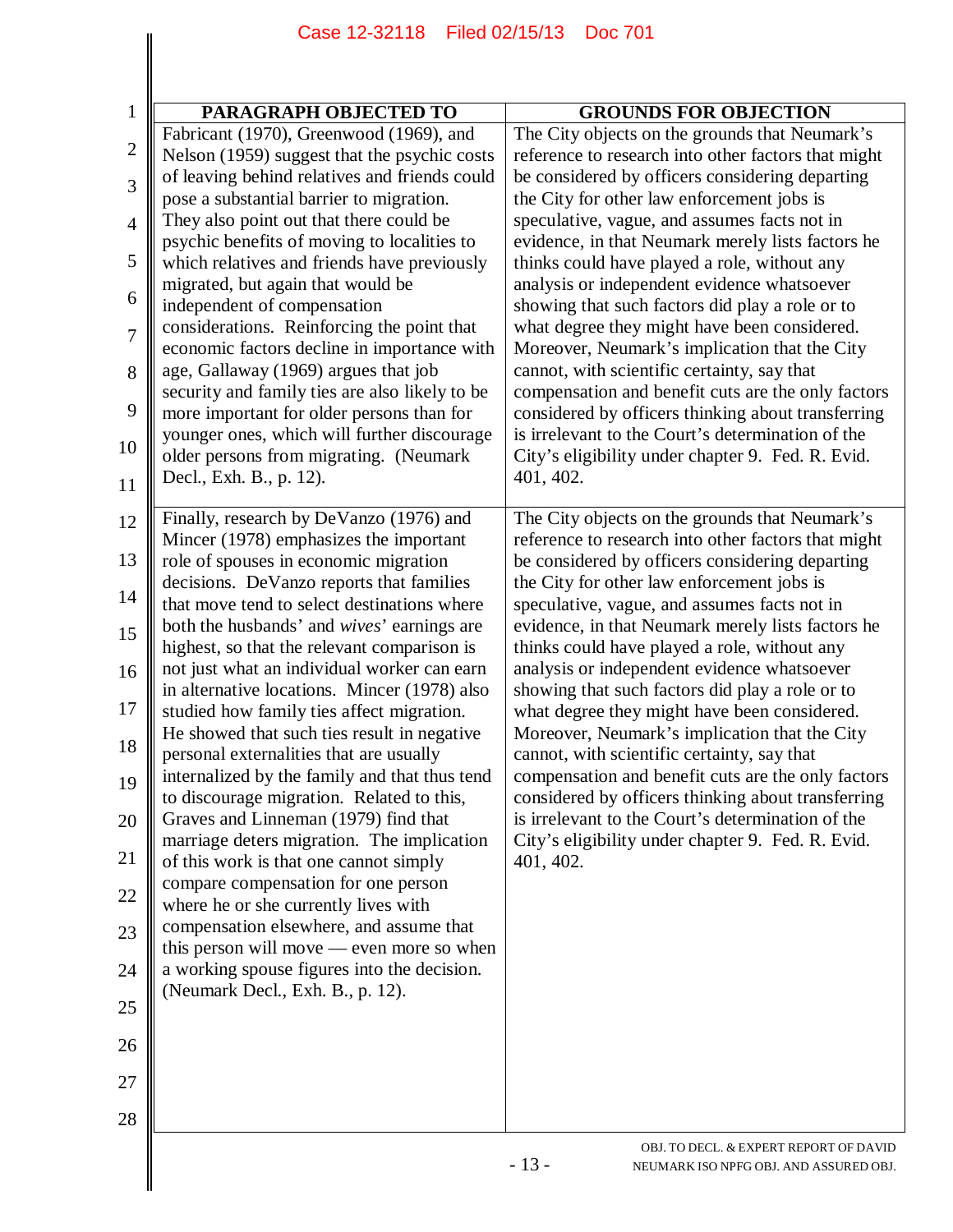|                | Case 12-32118<br>Filed 02/15/13                                                                                               | <b>Doc 701</b>                                                                                                                                                |
|----------------|-------------------------------------------------------------------------------------------------------------------------------|---------------------------------------------------------------------------------------------------------------------------------------------------------------|
|                |                                                                                                                               |                                                                                                                                                               |
|                |                                                                                                                               |                                                                                                                                                               |
| $\mathbf{1}$   | PARAGRAPH OBJECTED TO<br>While some of this evidence is dated, two                                                            | <b>GROUNDS FOR OBJECTION</b><br>The City objects on the grounds that Neumark's                                                                                |
| $\mathbf{2}$   | more recent surveys by Greenwood (1985,                                                                                       | reference to research into other factors that might                                                                                                           |
| 3              | 1997) point to very similar conclusions.<br>These latter surveys also emphasize                                               | be considered by officers considering departing<br>the City for other law enforcement jobs is                                                                 |
| $\overline{4}$ | evidence of other factors aside from                                                                                          | speculative, vague, and assumes facts not in                                                                                                                  |
| 5              | earnings differences between regions that<br>influence migration decisions. These                                             | evidence, in that Neumark merely lists factors he<br>thinks could have played a role, without any                                                             |
| 6              | include: the importance of individual and<br>family characteristics aside from income                                         | analysis or independent evidence whatsoever<br>showing that such factors did play a role or to                                                                |
| 7              | differences, including life-cycle factors such<br>as marriage, divorce, starting a career, age                                | what degree they might have been considered.<br>Moreover, Neumark's implication that the City                                                                 |
| 8              | of children, etc.; housing markets; amenities                                                                                 | cannot, with scientific certainty, say that                                                                                                                   |
| 9              | (which can include climate, crime, etc.).<br>For example, Greenwood (1997) concludes<br>that: "Migration frequently occurs in | compensation and benefit cuts are the only factors<br>considered by officers thinking about transferring<br>is irrelevant to the Court's determination of the |
| 10             | connection with a change in life-cycle<br>circumstances, such as at the completion of                                         | City's eligibility under chapter 9. Fed. R. Evid.<br>401, 402.                                                                                                |
| 11<br>12       | one's college education, at the time of<br>marriage, and soon after retirement"                                               |                                                                                                                                                               |
| 13             | (p. 705). (Neumark Decl., Exh. B.,<br>pp. 12-13).                                                                             |                                                                                                                                                               |
| 14             |                                                                                                                               |                                                                                                                                                               |
|                | In sum, the research on labor mobility all<br>indicates that there exist numerous factors                                     | The City objects on the grounds that Neumark's<br>reference to research into other factors that might                                                         |
| 15             | beyond compensation that affect the                                                                                           | be considered by officers considering departing                                                                                                               |
| 16<br>17       | decision of an employee to migrate to<br>another employer in a different location.                                            | the City for other law enforcement jobs is<br>speculative, vague, and assumes facts not in                                                                    |
| 18             | (Neumark Decl., Exh. B., p. 13).                                                                                              | evidence, in that Neumark merely lists factors he<br>thinks could have played a role, without any<br>analysis or independent evidence whatsoever              |
| 19             |                                                                                                                               | showing that such factors did play a role or to<br>what degree they might have been considered.                                                               |
| 20             |                                                                                                                               | Finally, Neumark's implication that the City<br>cannot, with scientific certainty, say that                                                                   |
| 21             |                                                                                                                               | compensation and benefit cuts are the only factors<br>considered by officers thinking about transferring                                                      |
| 22             |                                                                                                                               | is irrelevant to the Court's determination of the<br>City's eligibility under chapter 9. Fed. R. Evid.                                                        |
| 23<br>24       |                                                                                                                               | 401, 402.                                                                                                                                                     |
| 25             |                                                                                                                               |                                                                                                                                                               |
| 26             |                                                                                                                               |                                                                                                                                                               |
| 27             |                                                                                                                               |                                                                                                                                                               |
| 28             |                                                                                                                               |                                                                                                                                                               |
|                |                                                                                                                               | OBJ. TO DECL. & EXPERT REPORT OF DAVID<br>$-14-$<br>NEUMARK ISO NPFG OBJ. AND ASSURED OBJ.                                                                    |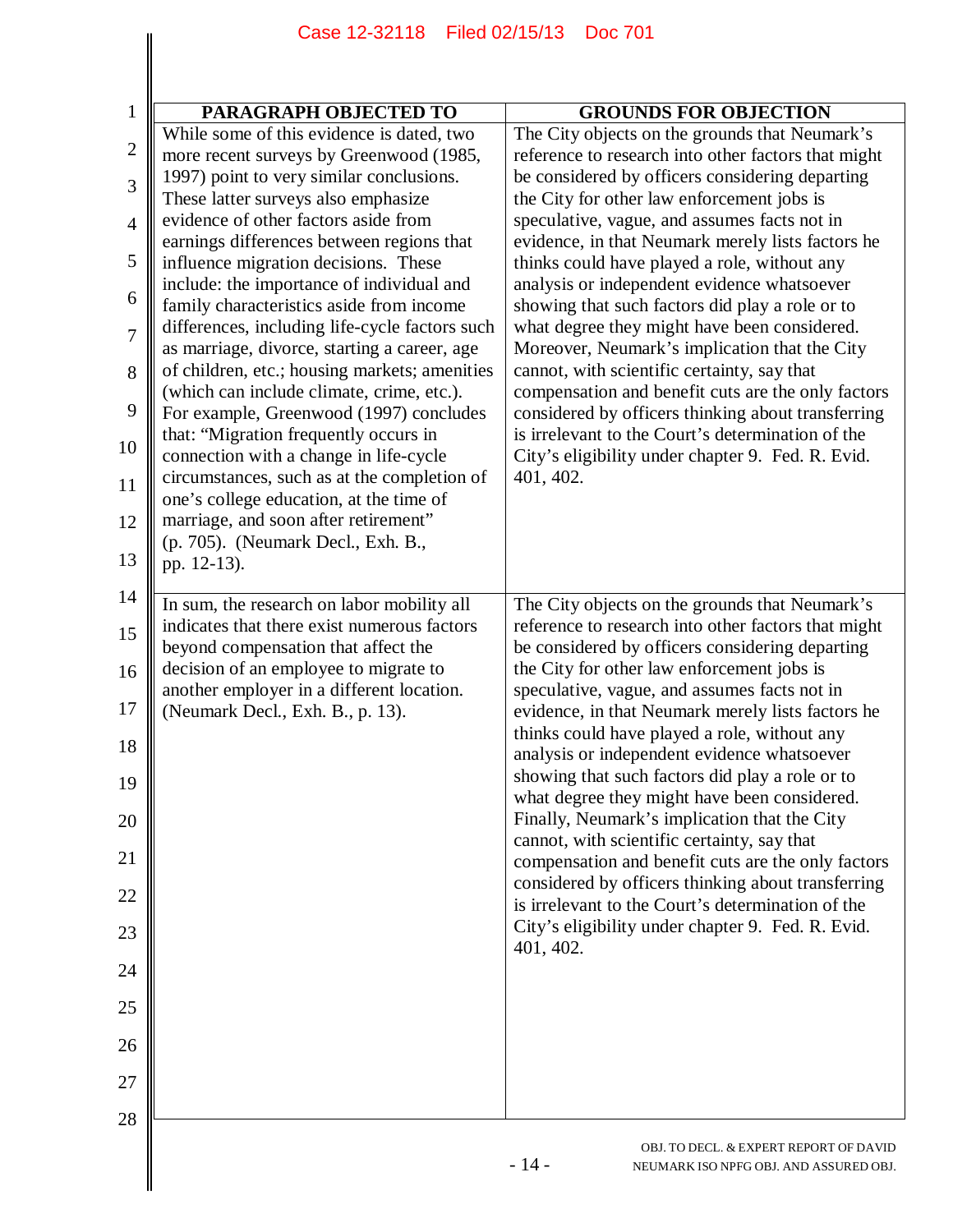|                     | Case 12-32118   Filed 02/15/13   Doc 701                                                      |                                                                                                                                                         |
|---------------------|-----------------------------------------------------------------------------------------------|---------------------------------------------------------------------------------------------------------------------------------------------------------|
|                     |                                                                                               |                                                                                                                                                         |
|                     |                                                                                               |                                                                                                                                                         |
| $\mathbf{1}$        | PARAGRAPH OBJECTED TO<br>Starting with the (unfounded) assumption                             | <b>GROUNDS FOR OBJECTION</b><br>The City objects on the grounds that Neumark's                                                                          |
| $\mathbf{2}$        | that the past police officer voluntary                                                        | conclusion that, given the assumption that past                                                                                                         |
| 3                   | departures were attributable to pay cuts, the<br>City makes the further assumption that       | officer departures were the result of compensation<br>and benefit cuts, the City has "no reason" to be                                                  |
| $\overline{4}$      | pension cuts would lead to more departures.<br>When City Manager Bob Dies is asked, in        | concerned that pension cuts might lead to<br>additional transfers is speculative, vague, and                                                            |
| 5                   | his deposition, "[W] hat supports your belief<br>that people will leave if there's a          | assumes facts not in evidence. Moreover,<br>Neumark's contention that the City cannot, with                                                             |
| 6                   | modification of their pension benefits?"<br>(p. 191), he answers, "We have already seen       | scientific certainty, conclude that pension cuts will                                                                                                   |
| $\overline{7}$<br>8 | a huge amount of employees leaving the<br>Police Department" (p. 192). <sup>16</sup> However, | cause officers to transfer out of the City is<br>irrelevant to the Court's determination of the<br>City's eligibility for chapter 9. Fed. R. Evid. 401, |
| 9                   | even if we were to accept — hypothetically<br>- that the past compensation cuts did           | 402.                                                                                                                                                    |
| 10                  | generate the past lateral moves, there is no<br>reason to conclude from this that any (or     |                                                                                                                                                         |
| 11                  | modest) cuts in pensions would trigger a                                                      |                                                                                                                                                         |
| 12                  | "mass exodus" of experienced police.<br>(Neumark Decl., Exh. B., p. 13).                      |                                                                                                                                                         |
| 13                  |                                                                                               |                                                                                                                                                         |
| 14                  | The existing research literature (summarized                                                  | The City objects on the grounds that Neumark's                                                                                                          |
| 15                  | below) provides two reasons to doubt that<br>pension cuts would produce this effect.          | conclusion that, given the assumption that past<br>officer departures were the result of compensation                                                   |
| 16                  | First, the research finds that younger<br>workers are the ones more likely to migrate         | and benefit cuts, the City has "no reason" to be<br>concerned that pension cuts might lead to                                                           |
| 17                  | for economic reasons, but that younger<br>workers are less attuned to their pensions.         | additional transfers is speculative, vague, and<br>assumes facts not in evidence. Moreover,                                                             |
| 18                  | Thus, the research indicates that the<br>mobility response to pension cuts may be             | Neumark's references to this research is<br>speculative and vague because he does not identify                                                          |
| 19                  | quite muted both for older workers because<br>they tend not to move for economic reasons,     | how this research would apply to the City's<br>specific circumstances. Finally, Neumark's                                                               |
| 20<br>21            | and for younger workers because they pay<br>less attention to pensions. Second, the           | contention that the City cannot, with scientific<br>certainty, conclude that pension cuts will cause                                                    |
| 22                  | research literature does not establish any                                                    | officers to transfer out of the City is irrelevant to                                                                                                   |
| 23                  | link between pension reductions and<br>voluntary departures. (Neumark Decl.,                  | the Court's determination of the City's eligibility<br>for chapter 9. Fed. R. Evid. 401, 402.                                                           |
| 24                  | Exh. B., pp. 13-14).                                                                          |                                                                                                                                                         |
| 25                  |                                                                                               |                                                                                                                                                         |
| 26                  |                                                                                               |                                                                                                                                                         |
| 27                  |                                                                                               |                                                                                                                                                         |
| 28                  |                                                                                               |                                                                                                                                                         |
|                     |                                                                                               | OBJ. TO DECL. & EXPERT REPORT OF DAVID<br>$-15-$<br>NEUMARK ISO NPFG OBJ. AND ASSURED OBJ.                                                              |
|                     |                                                                                               |                                                                                                                                                         |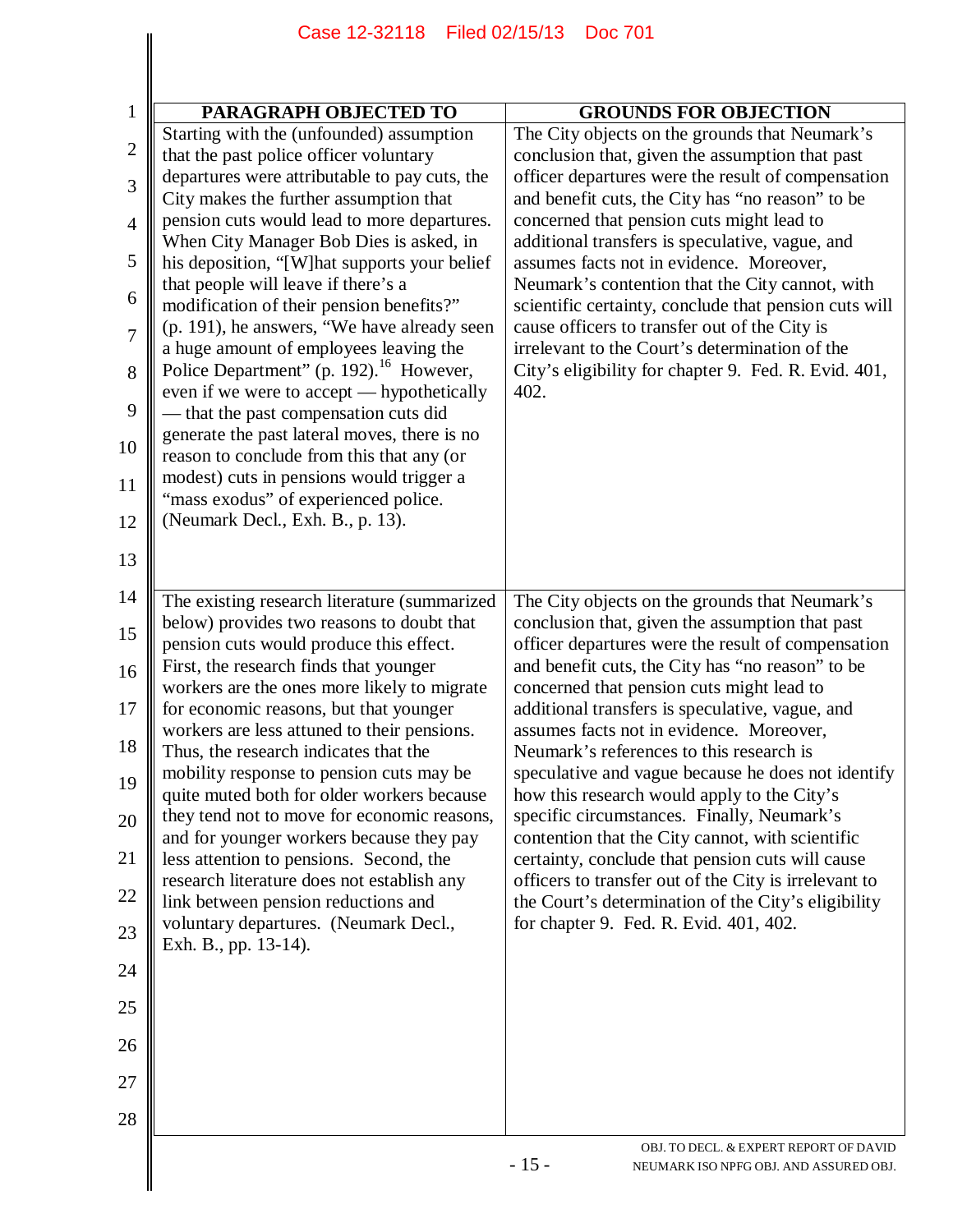| $\mathbf{1}$   | PARAGRAPH OBJECTED TO                                                                      | <b>GROUNDS FOR OBJECTION</b>                                                                                |
|----------------|--------------------------------------------------------------------------------------------|-------------------------------------------------------------------------------------------------------------|
|                | The role of age in reducing migration                                                      | The City objects on the grounds that Neumark's                                                              |
| $\overline{c}$ | responses to economic factors may be                                                       | reference to research into other factors that might                                                         |
| 3              | particularly important in thinking about the                                               | be considered by officers considering departing                                                             |
|                | potential effects of pension cuts. As                                                      | the City for other law enforcement jobs is                                                                  |
| 4              | discussed above, the migration literature<br>implies that older workers are less likely to | speculative, vague, and assumes facts not in<br>evidence, in that Neumark merely lists factors he           |
| 5              | migrate for economic reasons, whereas                                                      | thinks could have played a role, without any                                                                |
|                | younger workers are more attuned to these                                                  | analysis or independent evidence whatsoever                                                                 |
| 6              | influences. On the other hand, existing                                                    | showing that such factors did play a role or to                                                             |
| 7              | research indicates that younger workers are                                                | what degree they might have been considered.                                                                |
|                | less attuned to (or even to know about) the                                                | Moreover, Neumark's implication that the City                                                               |
| 8              | details of their pensions. (Neumark Decl.,                                                 | cannot, with scientific certainty, say that                                                                 |
| 9              | Exh. B., p. 14).                                                                           | compensation and benefit cuts are the only factors                                                          |
|                |                                                                                            | considered by officers thinking about transferring<br>is irrelevant to the Court's determination of the     |
| 10             |                                                                                            | City's eligibility under chapter 9. Fed. R. Evid.                                                           |
|                |                                                                                            | 401, 402.                                                                                                   |
| 11             |                                                                                            |                                                                                                             |
| 12             | Gustmann and Steinmeier (2005) explored                                                    | The City objects on the grounds that Neumark's                                                              |
|                | worker knowledge of pensions, using data                                                   | conclusion that workers are often unaware of their                                                          |
| 13             | on what type of pension (defined benefit vs.                                               | pension benefits is vague, speculative, and                                                                 |
| 14             | defined contribution) workers have, and, for                                               | assumes facts not in evidence because it does not                                                           |
|                | defined benefit plans, the age at which the<br>respondent expects to earn benefits and the | consider the applicability of this research to the<br>City's specific circumstances (in particular, it does |
| 15             | level of benefits (in absolute terms or                                                    | not consider the fact that the City's employees are                                                         |
| 16             | relative to final pay). These worker                                                       | particularly aware of compensation and benefit                                                              |
|                | responses are compared to responses about                                                  | cuts in light of the City's ongoing negotiations and                                                        |
| 17             | actual plan details from employers. They                                                   | bankruptcy filings, and the accompanying press                                                              |
| 18             | find considerable evidence of lack of                                                      | coverage thereof). Moreover, Neumark's                                                                      |
|                | knowledge. When asked to estimate their                                                    | conclusion that the City cannot be sure whether its                                                         |
| 19             | pension benefits, 41 percent were unable to                                                | police officers are sufficiently aware of the                                                               |
|                | give a value, and only 15.9 percent were<br>within 75 to 125 percent of the actual value.  | proposed pension benefit cuts to consider<br>transferring is also highly speculative, as well as            |
| 20             | Gustmann and Steinmeier also examine                                                       | irrelevant to the Court's determination of the                                                              |
| 21             | individuals' knowledge about pensions                                                      | City's eligibility under chapter 9. Fed. R. Evid.                                                           |
|                | based on various characteristics. They find                                                | 401, 402.                                                                                                   |
| 22             | that union members are a bit better                                                        |                                                                                                             |
| 23             | informed, but still misinformed. For                                                       |                                                                                                             |
|                | example, union members are 9 percentage                                                    |                                                                                                             |
| 24             | points more likely to know the type of                                                     |                                                                                                             |
| 25             | pension they have (on a base of 41 percent                                                 |                                                                                                             |
|                | who do not know this), and have slightly<br>better estimates of their pension value.       |                                                                                                             |
| 26             | Also, those with larger pensions have more                                                 |                                                                                                             |
| 27             | accurate information about them. There is                                                  |                                                                                                             |
|                | no information on how age affects pension                                                  |                                                                                                             |
| 28             | knowledge, but since age is positively                                                     |                                                                                                             |
|                |                                                                                            | OBJ. TO DECL. & EXPERT REPORT OF DAVID<br>$-16-$<br>NEUMARK ISO NPFG OBJ. AND ASSURED OBJ.                  |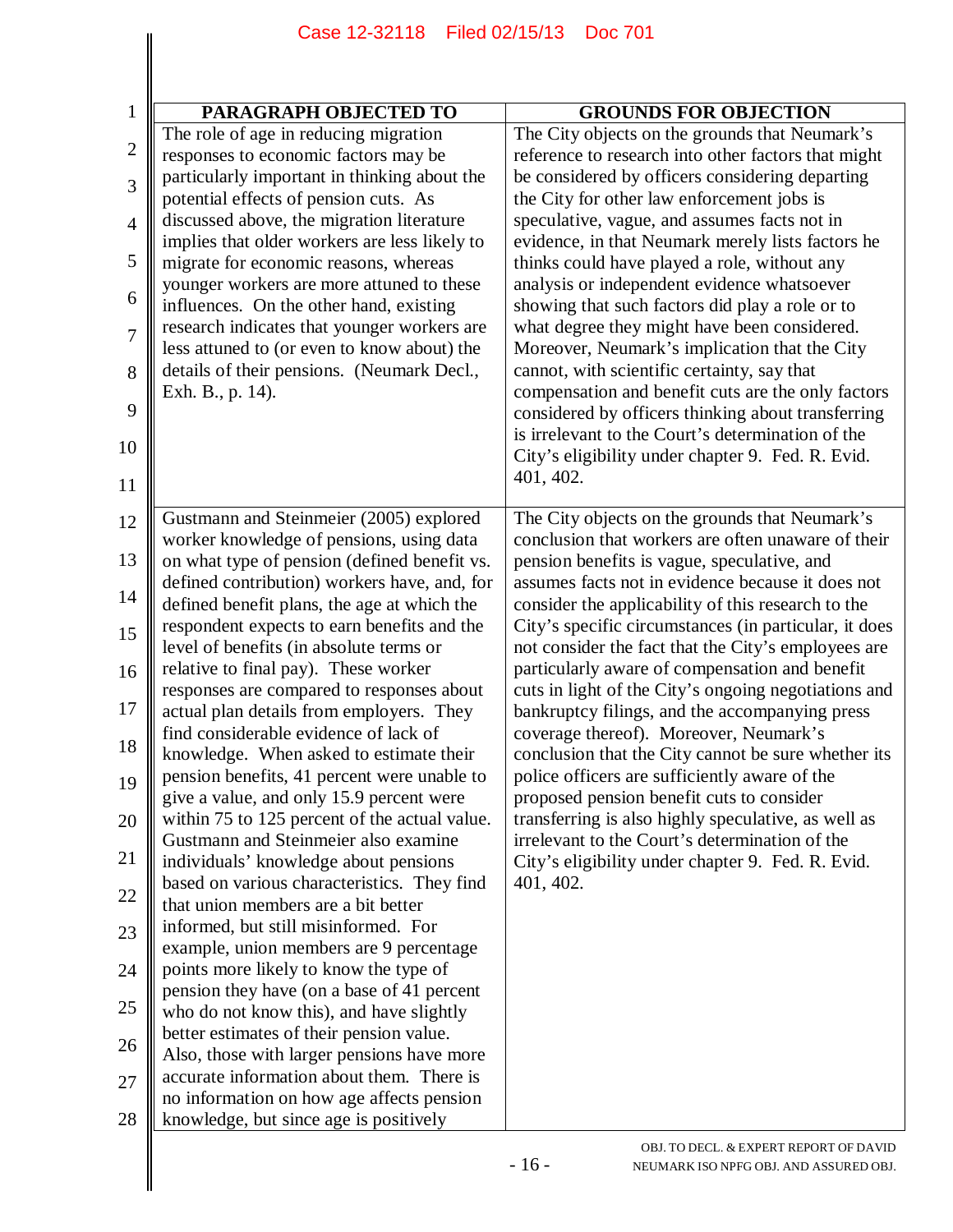|                | Case 12-32118 Filed 02/15/13                                                                | <b>Doc 701</b>                                                                                        |  |
|----------------|---------------------------------------------------------------------------------------------|-------------------------------------------------------------------------------------------------------|--|
|                |                                                                                             |                                                                                                       |  |
|                |                                                                                             |                                                                                                       |  |
| $\mathbf{1}$   | PARAGRAPH OBJECTED TO                                                                       | <b>GROUNDS FOR OBJECTION</b>                                                                          |  |
|                | correlated with pension value, it seems                                                     |                                                                                                       |  |
| $\mathbf{2}$   | likely that older workers also have better                                                  |                                                                                                       |  |
| 3              | information. Mitchell (1988) provides                                                       |                                                                                                       |  |
|                | additional information on worker                                                            |                                                                                                       |  |
| $\overline{4}$ | knowledge about pensions, using data from                                                   |                                                                                                       |  |
|                | the Survey of Consumer Finances in 1983,                                                    |                                                                                                       |  |
| 5              | which also allows comparison of worker                                                      |                                                                                                       |  |
| 6              | reports to plan details. This paper finds that                                              |                                                                                                       |  |
|                | nonunion and less senior workers have less<br>accurate knowledge about their pensions.      |                                                                                                       |  |
| 7              | (Neumark Decl., Exh. B., pp. 14-15).                                                        |                                                                                                       |  |
| 8              |                                                                                             |                                                                                                       |  |
|                | Second, existing research does not establish                                                | The City objects on the grounds that the                                                              |  |
| 9              | a link between pension reductions and                                                       | applicability of Neumark's reference to research                                                      |  |
|                | voluntary departures. There is, though, a                                                   | on the link between pension reductions and                                                            |  |
| 10             | large body of work showing that the                                                         | voluntary departures to the City's specific                                                           |  |
| 11             | structure of pensions affects worker                                                        | circumstances is speculative, vague, and assumes                                                      |  |
|                | mobility — their incentive to stay with the                                                 | facts not in evidence. Moreover Neumark's                                                             |  |
| 12             | firm, and to retire when they do (e.g.,                                                     | conclusion that the City should focus on incentives                                                   |  |
| 13             | Ippolito, 1986; Kotlikoff and Wise, 1989).                                                  | rather than cuts to pension benefits is also                                                          |  |
|                | This work suggests that the City is<br>misplaced in focusing only on the level of           | speculative and is irrelevant to the Court's<br>determination of the City's eligibility for           |  |
| 14             | pension benefits, when in fact the issue is                                                 | chapter 9. Fed. R. Evid. 401, 402.                                                                    |  |
|                | the incentives created to stay with the                                                     |                                                                                                       |  |
| 15             | employer. (Neumark Decl., Exh. B., p. 15).                                                  |                                                                                                       |  |
| 16             |                                                                                             |                                                                                                       |  |
|                | Turning to evidence on pensions and                                                         | The City objects on the grounds that the                                                              |  |
| 17             | voluntary departures, Decressin et al. (2009)                                               | applicability of the research cited by Neumark                                                        |  |
| 18             | show that firms that offer pensions have                                                    | regarding conversion from defined benefit to                                                          |  |
|                | lower turnover, and this is particularly true<br>of defined benefit pension plans. However, | defined contribution plans to the City's specific<br>circumstances is vague, speculative, and assumes |  |
| 19             | they do not present evidence on how                                                         | facts not in evidence because Neumark offers no                                                       |  |
| 20             | turnover changes in response to changes in                                                  | explanation of how such research should impact                                                        |  |
|                | offerings of defined benefit ("DB") plans.                                                  | the City's concern regarding officer retention.                                                       |  |
| 21             | Hill (2006) studies the effects of                                                          | Moreover, Neumark's implication that the City                                                         |  |
|                | conversions of defined benefit to defined                                                   | cannot know, with scientific certainty, that a                                                        |  |
| 22             | contribution plans. Her main interest is                                                    | pension benefit reduction will not result in a                                                        |  |
| 23             | effects on firm productivity, but some of the                                               | substantial number of officers seeking to transfer                                                    |  |
|                | analysis focuses on voluntary departures.                                                   | is irrelevant to the Court's determination of the                                                     |  |
| 24             | This research finds no effects of conversion                                                | City's eligibility for chapter 9. Fed. R. Evid. 401,                                                  |  |
| 25             | from a DB to a defined contribution ("DC")                                                  | 402.                                                                                                  |  |
|                | plan on voluntary departures. There is<br>reason to believe that conversions of             |                                                                                                       |  |
| 26             | pension plans reduce future payments by                                                     |                                                                                                       |  |
|                | firms to workers. As Butrica et al. (2009)                                                  |                                                                                                       |  |
| 27             | note, "When workers switch from DB to DC                                                    |                                                                                                       |  |
| 28             | plans in midcareer, they lose the high-                                                     |                                                                                                       |  |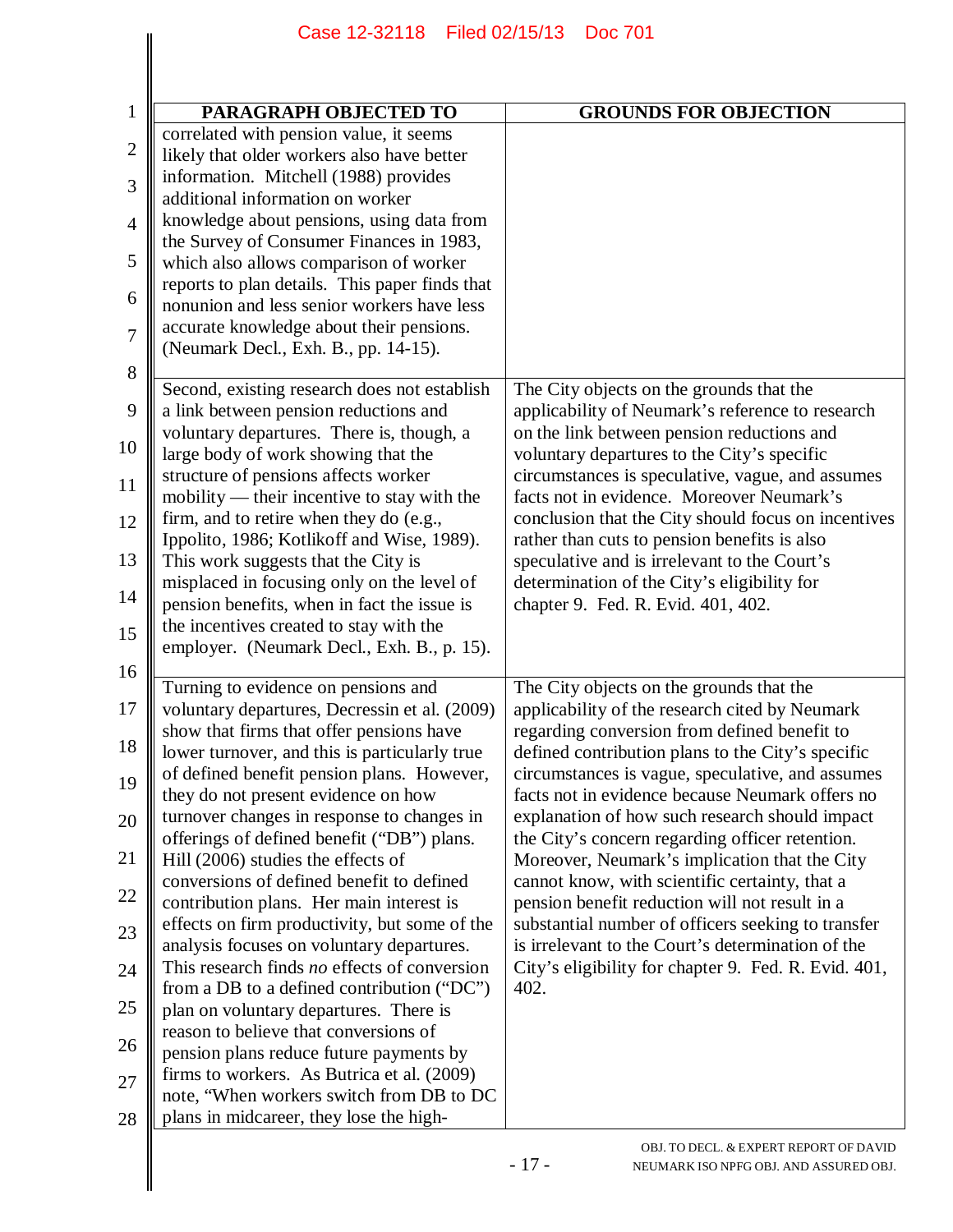|                | Filed 02/15/13<br>Case 12-32118                                                               | <b>Doc 701</b>                                                                                            |
|----------------|-----------------------------------------------------------------------------------------------|-----------------------------------------------------------------------------------------------------------|
|                |                                                                                               |                                                                                                           |
|                |                                                                                               |                                                                                                           |
| 1              | PARAGRAPH OBJECTED TO<br>accrual years in their DB plans and have                             | <b>GROUNDS FOR OBJECTION</b>                                                                              |
| $\overline{2}$ | fewer years to accumulate DC wealth"                                                          |                                                                                                           |
| 3              | (p. 19). Moreover, DB plans are clearly                                                       |                                                                                                           |
| $\overline{4}$ | viewed in the theoretical literature as a way<br>to encourage retention. This is pertinent to |                                                                                                           |
|                | the case at hand since if defined benefit                                                     |                                                                                                           |
| 5              | plans do not have this effect, it is harder to                                                |                                                                                                           |
| 6              | argue that any cuts, or a modest reduction in<br>benefits from DB plans, will spur major      |                                                                                                           |
| $\overline{7}$ | retention problems. (Neumark Decl.,                                                           |                                                                                                           |
|                | Exh. B., pp. 15-16).                                                                          |                                                                                                           |
| 8              |                                                                                               |                                                                                                           |
| 9              |                                                                                               |                                                                                                           |
| 10             | Additional evidence focused on the public<br>sector comes from Bitter and Jepsen (2011),      | The City objects on the grounds that the<br>applicability of the research cited by Neumark                |
| 11             | who study changes in pension programs in<br>Michigan and Florida from DB to DC plans.         | regarding conversion from defined benefit to<br>defined contribution plans to the City's specific         |
| 12             | Michigan closed its DB plan to new                                                            | circumstances is vague, speculative, and assumes                                                          |
| 13             | workers, who were offered instead a DC<br>plan. Current employees were given a                | facts not in evidence because Neumark offers no<br>explanation of how such research should impact         |
|                | choice to remain in the old plan or not.                                                      | the City's concern regarding officer retention.                                                           |
| 14             | Florida simply implemented choice for their<br>workers. Unlike Hill's work, they cannot       | Moreover, Neumark's implication that the City<br>cannot know, with scientific certainty, that a           |
| 15             | directly measure voluntary departures. But                                                    | pension benefit reduction will not result in a                                                            |
| 16             | they do find that these pension changes had                                                   | substantial number of officers seeking to transfer                                                        |
| 17             | no effect on workforce composition in terms<br>of age (and other variables), which is         | is irrelevant to the Court's determination of the<br>City's eligibility for chapter 9. Fed. R. Evid. 401, |
|                | suggestive of no effects on turnover.                                                         | 402.                                                                                                      |
| 18             | (Neumark Decl., Exh. B., p. 16).                                                              |                                                                                                           |
| 19             | One very obvious reason why the claim that                                                    | The City objects on the grounds that Neumark's                                                            |
| 20             | pension cuts would cause a "mass exodus"<br>of experienced police officers is unfounded       | conclusion that, even assuming past cuts in pay<br>and non-pension benefits were responsible for past     |
| 21             | is that no data or evidence has been put forth<br>linking cuts in pension payments to         | departures, "such evidence would not address the<br>claim that any, even modest, pension reductions       |
| 22             | departures. That is, even if, hypothetically,<br>we were to conclude that cuts in pay and     | would lead to similar departures" is speculative,<br>vague, and assumes facts not in evidence.            |
| 23             | non-pension benefits were responsible for<br>past departures from the Stockton police         | Neumark offers no independent analysis or<br>evidence showing that this is not a reasonable               |
| 24             | $force$ — and to reiterate, that conclusion is                                                | conclusion, and states only that the City's                                                               |
| 25             | unfounded — such evidence would not<br>address the claim that any, even modest,               | concerns are not based on evidence meeting a<br>"social sciences standard of evidence." The City          |
| 26             | pension reductions would lead to similar                                                      | is not held to that standard, and Neumark's                                                               |
| 27             | departures. It may seem like stating the                                                      | conclusion is therefore irrelevant to the Court's                                                         |
| 28             | obvious, but the only type of evidence based<br>on past behavior that could predict future    | determination of the City's eligibility for                                                               |
|                |                                                                                               | OBJ. TO DECL. & EXPERT REPORT OF DAVID<br>$-18-$<br>NEUMARK ISO NPFG OBJ. AND ASSURED OBJ.                |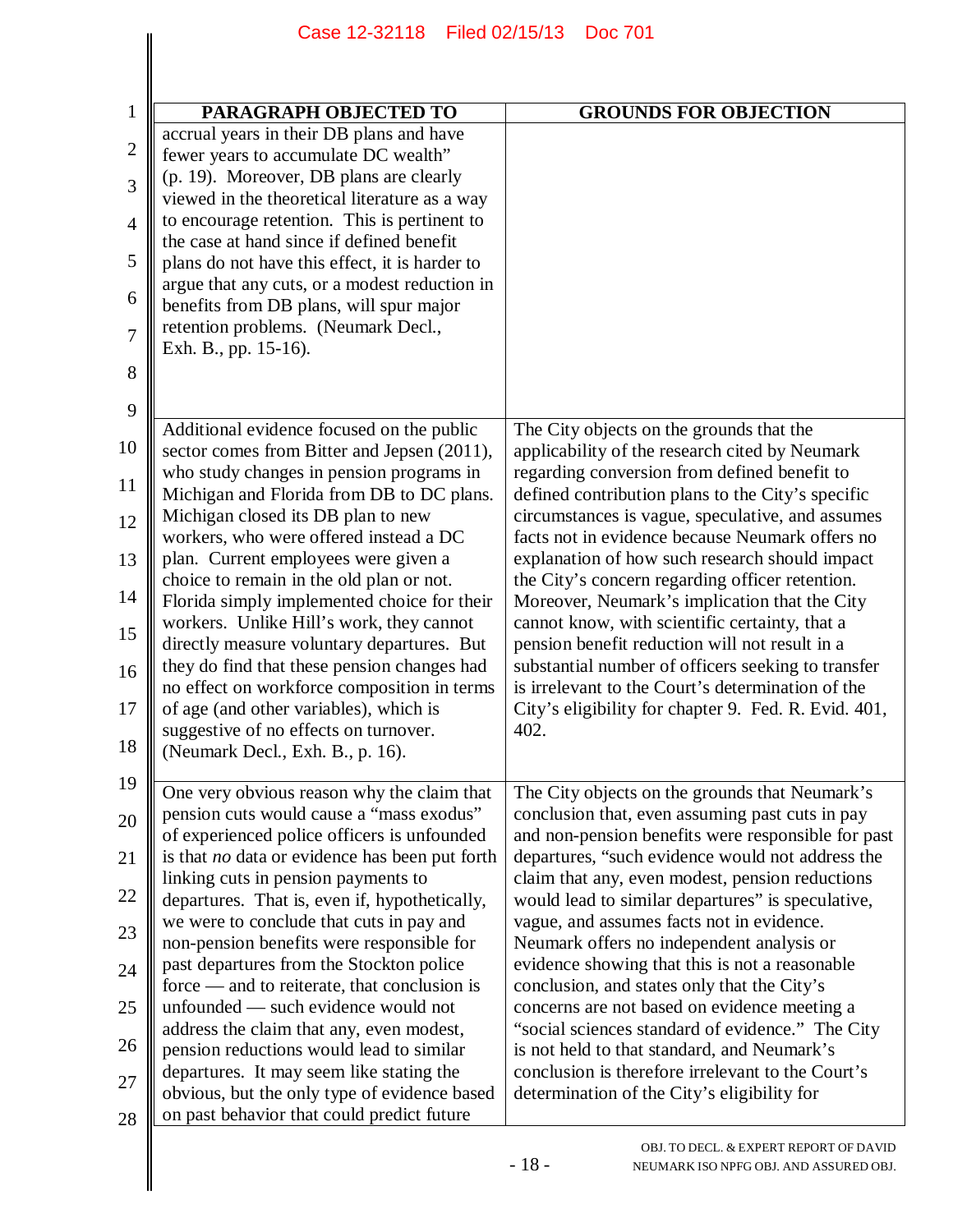| Filed 02/15/13<br>Case 12-32118<br><b>Doc 701</b>                                                                                                                                                                                                                                                                                                                                                                                                                                                                                                                                                     |                                                                                                                                                                                                                                                                                                                                                                                                                                                                                                                                                                                                                                                                                                                    |
|-------------------------------------------------------------------------------------------------------------------------------------------------------------------------------------------------------------------------------------------------------------------------------------------------------------------------------------------------------------------------------------------------------------------------------------------------------------------------------------------------------------------------------------------------------------------------------------------------------|--------------------------------------------------------------------------------------------------------------------------------------------------------------------------------------------------------------------------------------------------------------------------------------------------------------------------------------------------------------------------------------------------------------------------------------------------------------------------------------------------------------------------------------------------------------------------------------------------------------------------------------------------------------------------------------------------------------------|
|                                                                                                                                                                                                                                                                                                                                                                                                                                                                                                                                                                                                       |                                                                                                                                                                                                                                                                                                                                                                                                                                                                                                                                                                                                                                                                                                                    |
| <b>PARAGRAPH OBJECTED TO</b>                                                                                                                                                                                                                                                                                                                                                                                                                                                                                                                                                                          | <b>GROUNDS FOR OBJECTION</b>                                                                                                                                                                                                                                                                                                                                                                                                                                                                                                                                                                                                                                                                                       |
| responses to pension cuts would be past<br>evidence on pension cuts. (Neumark Decl.,<br>Exh. B., p. 16).                                                                                                                                                                                                                                                                                                                                                                                                                                                                                              | chapter 9. Fed. R. Evid. 401, 402.                                                                                                                                                                                                                                                                                                                                                                                                                                                                                                                                                                                                                                                                                 |
| However, even if we were to accept -<br>hypothetically — that predictions about the<br>effects of future pension cuts could be based<br>on past evidence on cuts in pay or non-<br>pension benefits, and even if we were to<br>$accept$ -hypothetically - a causal link<br>between the two, there are yet additional<br>reasons that the City's claim that pension<br>cuts would leave it with a less-experienced<br>workforce is unfounded. (Neumark Decl.,<br>Exh. B., pp. 16-17).                                                                                                                  | The City objects on the grounds that Neumark's<br>conclusion that pension cuts would not raise the<br>possibility that the City might end up with a less<br>experienced workforce is vague, speculative, and<br>assumes facts not in evidence because Neumark<br>offers no independent analysis or evidence<br>regarding that claim, and instead states only that<br>the City cannot be sure of this result. Moreover,<br>Neumark's implication that the City cannot show<br>that a less experienced workforce is a potential<br>result of cutting pension benefits to a scientific<br>certainty is irrelevant to the Court's determination<br>of the City's eligibility for chapter 9. Fed. R.<br>Evid. 401, 402. |
| First, the document on lateral transfers<br>described earlier shows that in 2011 and<br>2012 there were many lateral moves out of<br>Stockton by relatively inexperienced police<br>officers. (Neumark Decl., Exh. B., p. 17).                                                                                                                                                                                                                                                                                                                                                                        | The City objects on the grounds that Neumark's<br>conclusion that pension cuts would not raise the<br>possibility that the City might end up with a less<br>experienced workforce is vague, speculative, and<br>assumes facts not in evidence because Neumark<br>offers no independent analysis or evidence<br>regarding that claim, and instead states only that<br>the City cannot be sure of this result. Moreover,<br>Neumark's implication that the City cannot show<br>that a less experienced workforce is a potential<br>result of cutting pension benefits to a scientific<br>certainty is irrelevant to the Court's determination<br>of the City's eligibility for chapter 9. Fed. R.<br>Evid. 401, 402. |
| A more complete picture is provided by<br>Figures 4A-4F. These figures show the<br>distribution, by seniority (years of<br>experience) of the entire police force, all<br>departures, lateral departures out, and<br>retirements. Looking year by year, and at<br>all years combined, shows that the<br>distribution of lateral transfers by seniority<br>is similar to that of the police force as a<br>whole. That is, there is no indication that<br>more-senior police officers were particularly<br>likely to transfer to other cities. To see this<br>in a simple summary measure, according to | The City objects on the grounds that Neumark's<br>conclusion that pension cuts would not raise the<br>possibility of a less experienced workforce is<br>vague, speculative, and assumes facts not in<br>evidence. Neumark offers no independent analysis<br>or evidence regarding that claim, and states only<br>that the City cannot be sure of this result.<br>Neumark's implication that the City cannot show<br>that a less experienced workforce is a potential<br>result of cutting pension benefits to a scientific<br>certainty is also irrelevant to the Court's<br>determination of the City's eligibility for chapter                                                                                   |
|                                                                                                                                                                                                                                                                                                                                                                                                                                                                                                                                                                                                       | OBJ. TO DECL. & EXPERT REPORT OF DAVID<br>$-19-$<br>NEUMARK ISO NPFG OBJ. AND ASSURED OBJ.                                                                                                                                                                                                                                                                                                                                                                                                                                                                                                                                                                                                                         |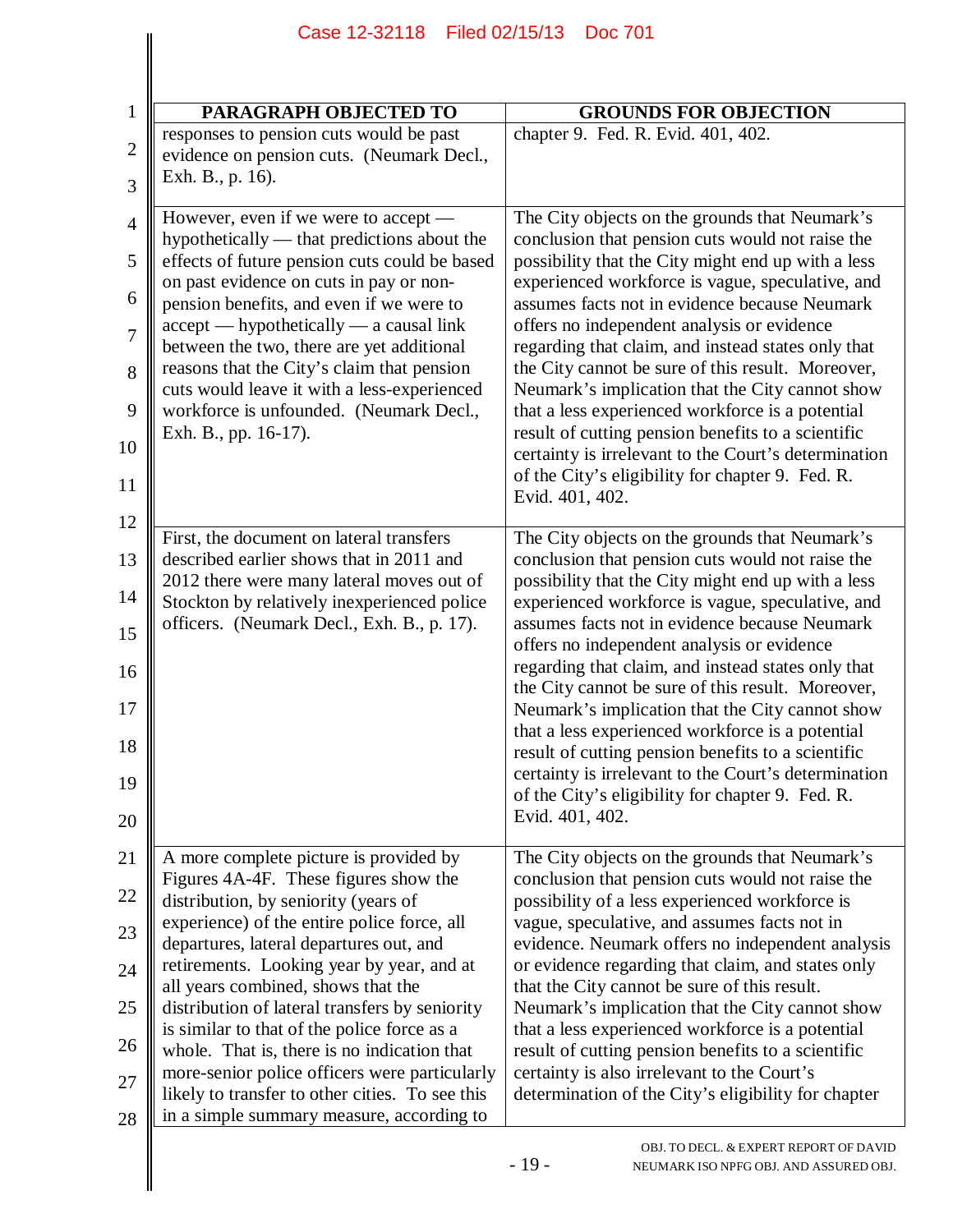| <b>PARAGRAPH OBJECTED TO</b>                                                                                                    | <b>GROUNDS FOR OBJECTION</b>                                                                          |
|---------------------------------------------------------------------------------------------------------------------------------|-------------------------------------------------------------------------------------------------------|
| data provided by the City the average<br>experience of the Stockton police force in<br>fact increased over the 2008-2012 period | 9. Fed. R. Evid. 401, 402.                                                                            |
| covered by these data, from 10.2 to 10.9<br>years of experience. This evidence clearly                                          |                                                                                                       |
| contradicts any claim that past<br>compensation cuts have led to a "mass"                                                       |                                                                                                       |
| exodus" of experienced police officers.<br>(Neumark Decl., Exh. B., p. 17).                                                     |                                                                                                       |
| Second, even if we were to accept —<br>hypothetically — that predictions about the                                              | The City objects on the grounds that the<br>Neumark's conclusion that the "City's claim is            |
| effects of future pension cuts could be based<br>on past evidence on cuts in pay or non-                                        | unconvincing" is vague, speculative, and assumes<br>facts not in evidence because Neumark presents no |
| pension benefits, and even if we were to<br>$accept$ -hypothetically - a causal link                                            | independent analysis or evidence regarding the<br>validity of the City's concerns, and instead states |
| between the two, the City's claim is<br>unconvincing. The police officers who may                                               | only that he is not convinced to a scientific<br>standard of evidence. The City is not held to that   |
| have been most sensitive to compensation<br>differences between locations would have                                            | standard, and Neumark's conclusion is, therefore,<br>irrelevant to the Court's determination of the   |
| been the ones who already moved, whereas<br>those less sensitive to compensation                                                | City's eligibility for chapter 9. Fed. R. Evid. 401,<br>402.                                          |
| differences — and we know from the<br>migration literature that many other factors<br>matter — would be the ones who have       |                                                                                                       |
| remained. In other words, even if we were<br>to accept — hypothetically — that the past                                         |                                                                                                       |
| departures were for economic reasons that<br>would carry over to pensions, there is good                                        |                                                                                                       |
| reason to believe that those police officers                                                                                    |                                                                                                       |
| who have <i>stayed</i> in Stockton despite the<br>compensation cuts that have already<br>occurred would be unlikely to move in  |                                                                                                       |
| response to any further pension cuts.<br>(Neumark Decl., Exh. B., pp. 17-18).                                                   |                                                                                                       |
| This is a standard perspective in the social                                                                                    | The City objects on the grounds that Neumark's                                                        |
| science research on the causal effects of<br>individual responses to economic stimuli,                                          | statements are vague, speculative, and assume<br>facts not in evidence with regard to the application |
| including government programs. In the<br>models used to estimate such effects, it is                                            | of the models he cites to the City's specific<br>situation. Moreover, Neumark's conclusion that       |
| typically assumed that there are differences<br>- or "heterogeneity" — across people in                                         | the City's concerns do not satisfy these models is<br>irrelevant to the Court's determination of the  |
| their response to policy (e.g., Heckman et<br>al., 1999). For example, those with the                                           | City's eligibility for chapter 9. Fed. R. Evid. 401,<br>402.                                          |
| greatest gain from participating in a<br>government training program will be the                                                |                                                                                                       |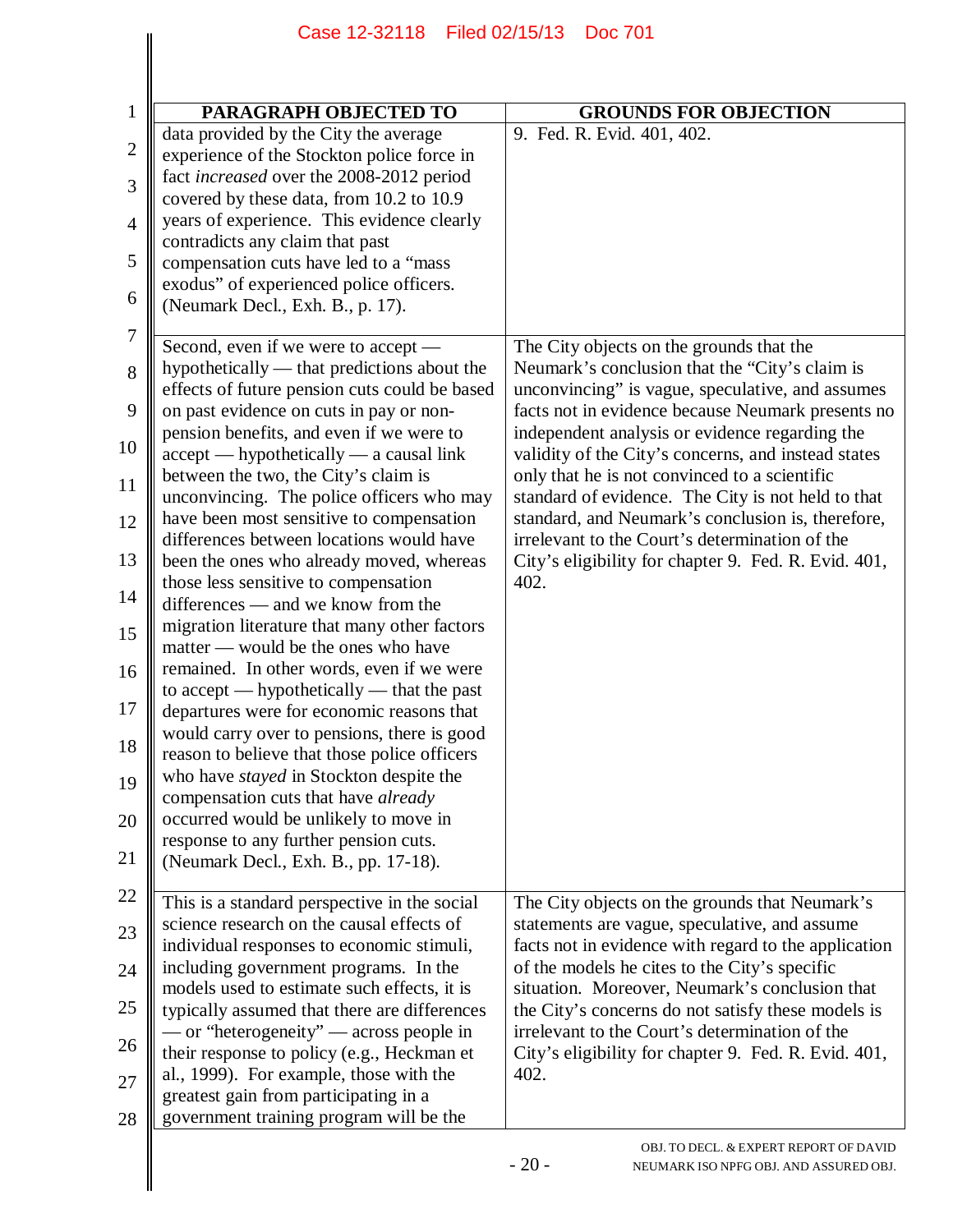| 1<br>$\overline{c}$<br>3 | PARAGRAPH OBJECTED TO<br>ones who choose to participate, and those<br>with smaller gains (or no gains) will not | <b>GROUNDS FOR OBJECTION</b>                                                                            |
|--------------------------|-----------------------------------------------------------------------------------------------------------------|---------------------------------------------------------------------------------------------------------|
|                          |                                                                                                                 |                                                                                                         |
|                          |                                                                                                                 |                                                                                                         |
|                          |                                                                                                                 |                                                                                                         |
|                          | participate. Similarly, in the present                                                                          |                                                                                                         |
|                          | context, those who would gain the most in                                                                       |                                                                                                         |
| $\overline{4}$           | terms of overall "utility" from moving to<br>another city's police force would have                             |                                                                                                         |
| 5                        | already done so, whereas those with the<br>least to gain — in this case, presumably,                            |                                                                                                         |
| 6                        | because economic factors are less important                                                                     |                                                                                                         |
| $\overline{7}$           | in their decision — would not. (Neumark<br>Decl., Exh. B., p. 18).                                              |                                                                                                         |
| 8                        | The most obvious reason for this                                                                                | The City objects on the grounds that Neumark's                                                          |
| 9                        | heterogeneity in responses is the interplay                                                                     | reference to other factors that might be considered                                                     |
| 10                       | between economic and non-economic<br>factors. Arguably, those who have not yet                                  | by officers considering departing the City for other<br>law enforcement jobs is speculative, vague, and |
| 11                       | moved have other factors that mute the<br>response to economic factors - such as                                | assumes facts not in evidence, in that Neumark<br>merely lists factors he thinks could have played a    |
| 12                       | working spouses, connections to family or                                                                       | role, without any analysis or independent evidence                                                      |
| 13                       | friends in Stockton, etc. (Neumark Decl.,<br>Exh. B., p. 18).                                                   | whatsoever showing that such factors did play a<br>role or to what degree they might have been          |
| 14                       |                                                                                                                 | considered. Moreover, Neumark's implication<br>that the City cannot, with scientific certainty, say     |
| 15                       |                                                                                                                 | that compensation and benefit cuts are the only                                                         |
| 16                       |                                                                                                                 | factors considered by officers thinking about<br>transferring is irrelevant to the Court's              |
| 17                       |                                                                                                                 | determination of the City's eligibility under<br>chapter 9. Fed. R. Evid. 401, 402                      |
| 18                       | Another potentially important factor arises                                                                     | The City objects on the grounds that Neumark's                                                          |
| 19                       | from constraints on residential mobility                                                                        | reference to other factors that might be considered                                                     |
| 20                       | stemming from current circumstances in<br>housing markets, as underwater                                        | by officers considering departing the City for other<br>law enforcement jobs is speculative, vague, and |
| 21                       | homeowners face severe constraints on<br>selling their home and moving. In                                      | assumes facts not in evidence, in that Neumark<br>merely lists factors he thinks could have played a    |
| 22                       | particular, many homeowners are                                                                                 | role, without any analysis or independent evidence                                                      |
| 23                       | underwater, which at a minimum inhibits<br>moving to new jobs that are far enough from                          | whatsoever showing that such factors did play a<br>role or to what degree they might have been          |
| 24                       | away that commuting from Stockton is not<br>feasible and would require residential                              | considered. Moreover, Neumark's implication<br>that the City cannot, with scientific certainty, say     |
|                          | moves. This may also act, in the near-term,                                                                     | that compensation and benefit cuts are the only                                                         |
| 25                       | to make moves to the private sector in<br>Stockton the more plausible alternative,                              | factors considered by officers thinking about<br>transferring is irrelevant to the Court's              |
| 26                       | reinforcing the point above that comparisons<br>to public-sector jobs in other cities may be                    | determination of the City's eligibility under<br>chapter 9. Fed. R. Evid. 401, 402.                     |
| 27                       | less relevant. The City of Stockton's                                                                           |                                                                                                         |
| 28                       | "Proposals for Modifications to Obligations                                                                     | OBJ. TO DECL. & EXPERT REPORT OF DAVID<br>$-21-$<br>NEUMARK ISO NPFG OBJ. AND ASSURED OBJ.              |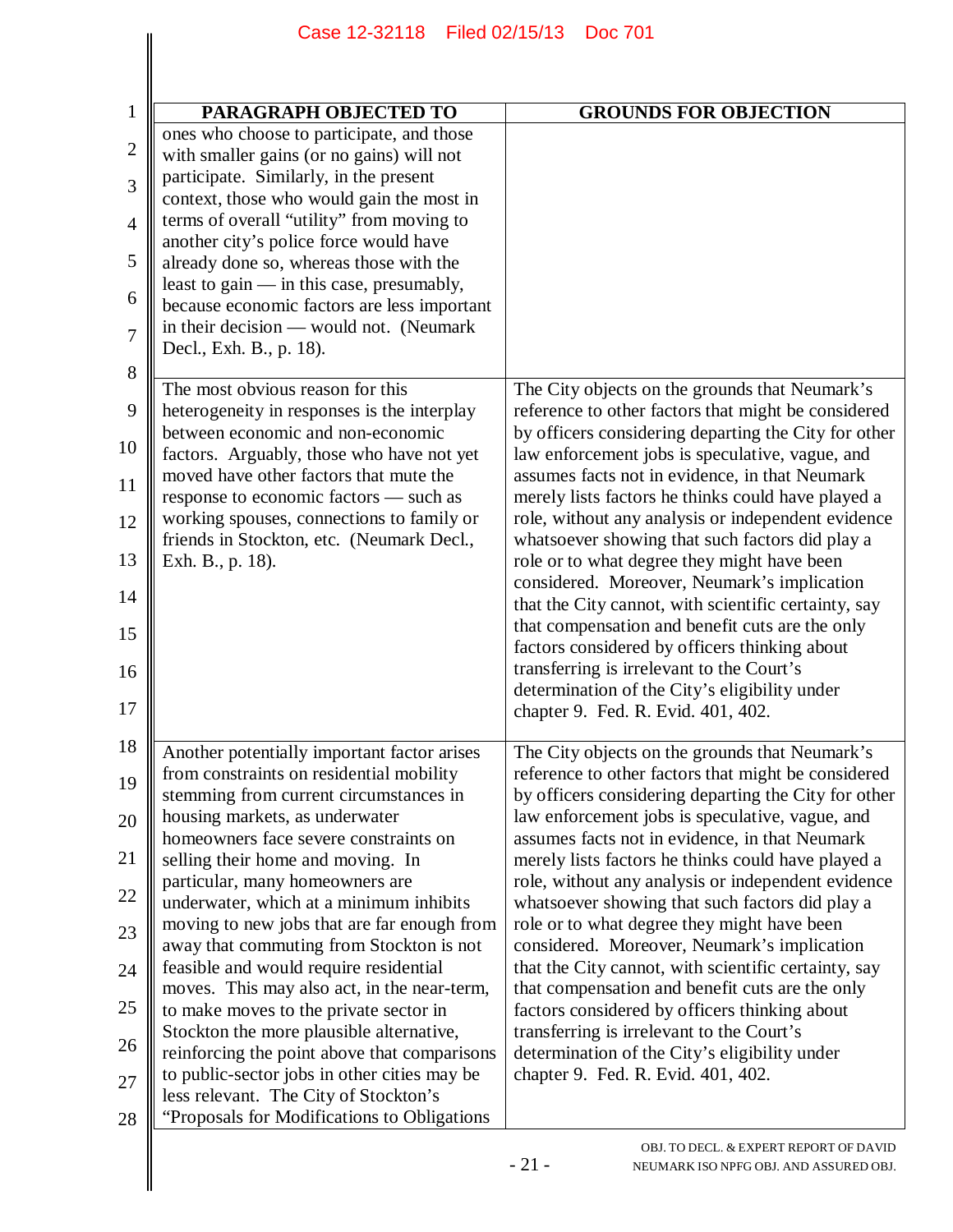| PARAGRAPH OBJECTED TO                                                              | <b>GROUNDS FOR OBJECTION</b>                                                                           |
|------------------------------------------------------------------------------------|--------------------------------------------------------------------------------------------------------|
| Under AB 506 Process" reports that                                                 |                                                                                                        |
| Stockton has had the worst foreclosure rate                                        |                                                                                                        |
| in the U.S., and the second highest share of                                       |                                                                                                        |
| home loans that were underwater. <sup>17</sup> In                                  |                                                                                                        |
| October, 2012, the only comparator city                                            |                                                                                                        |
| (based on the Anderson report) <sup>18</sup> with a                                |                                                                                                        |
| higher foreclosure rate than Stockton was                                          |                                                                                                        |
| Modesto (Figure 5). This stems from                                                |                                                                                                        |
| Stockton having experienced the sharpest                                           |                                                                                                        |
| housing price declines in recent years. (See                                       |                                                                                                        |
| Figure 5.) Of course not everyone was a                                            |                                                                                                        |
| homeowner, and not all homeowners in                                               |                                                                                                        |
| Stockton were underwater. But it is                                                |                                                                                                        |
| plausible that those who are underwater are                                        |                                                                                                        |
| much less likely to move elsewhere for<br>economic reasons, and to the extent that |                                                                                                        |
| those police officers are the ones who still                                       |                                                                                                        |
| remain in Stockton, they are unlikely to                                           |                                                                                                        |
| respond to any cut in pensions by moving.                                          |                                                                                                        |
| (Neumark Decl., Exh. B., pp. 18-19).                                               |                                                                                                        |
|                                                                                    |                                                                                                        |
| The claims about recruitment difficulties are                                      | The City objects on the grounds that Neumark's                                                         |
| directly contradicted by the evidence. The                                         | conclusions regarding the City's "recruitment                                                          |
| October 23, 2012, memorandum from                                                  | difficulties" are speculative, vague, and assume                                                       |
| Police Chief Jones notes that of 155                                               | facts not in evidence because Neumark offers no                                                        |
| Stockton police officers assigned to the                                           | evidence or analysis regarding potential                                                               |
| Patrol Division, 50 have less than one year                                        | differences in quality in recruited officers as a                                                      |
| of experience." <sup>19</sup> Moreover, data submitted                             | result of the possibility of future pension cuts, and                                                  |
| by the City shows a high level of                                                  | also offers no evidence or analysis as to the effort                                                   |
| recruitment in 2011 and 2012, precisely the                                        | required by the City to attract qualified candidates.                                                  |
| period when non-pension compensation cuts                                          | Moreover, Neumark's conclusion that the City has                                                       |
| were occurring and fears about pension cuts                                        | access to new hires does not account for the                                                           |
| may have surfaced. Specifically, a                                                 | institutional knowledge that would be lost if                                                          |
| document provided by the City shows 1,002                                          | experienced officers were to transfer out of the                                                       |
| applications to the City from a California                                         | City. Finally, Neumark's conclusion that the                                                           |
| POST-certified academy, 519 applications<br>from recruits currently attending a    | City's "claims about recruitment difficulties are<br>directly contradicted by the evidence" is, in any |
| California POST-certified academy, another                                         | case, irrelevant to the Court's determination of the                                                   |
| 1,739 applications from entry-level trainees,                                      | City's eligibility under chapter 9. Fed. R. Evid.                                                      |
| and— most importantly with regards to                                              | 401, 402.                                                                                              |
| concerns about experienced police                                                  |                                                                                                        |
| officers—164 applications for lateral                                              |                                                                                                        |
| transfers from those who serve or served as                                        |                                                                                                        |
| peace officers in California and possess a                                         |                                                                                                        |
| California POST Basic Certificate or                                               |                                                                                                        |
| higher. <sup>20</sup> Moreover, for all categories                                 |                                                                                                        |
| except trainees these application numbers                                          |                                                                                                        |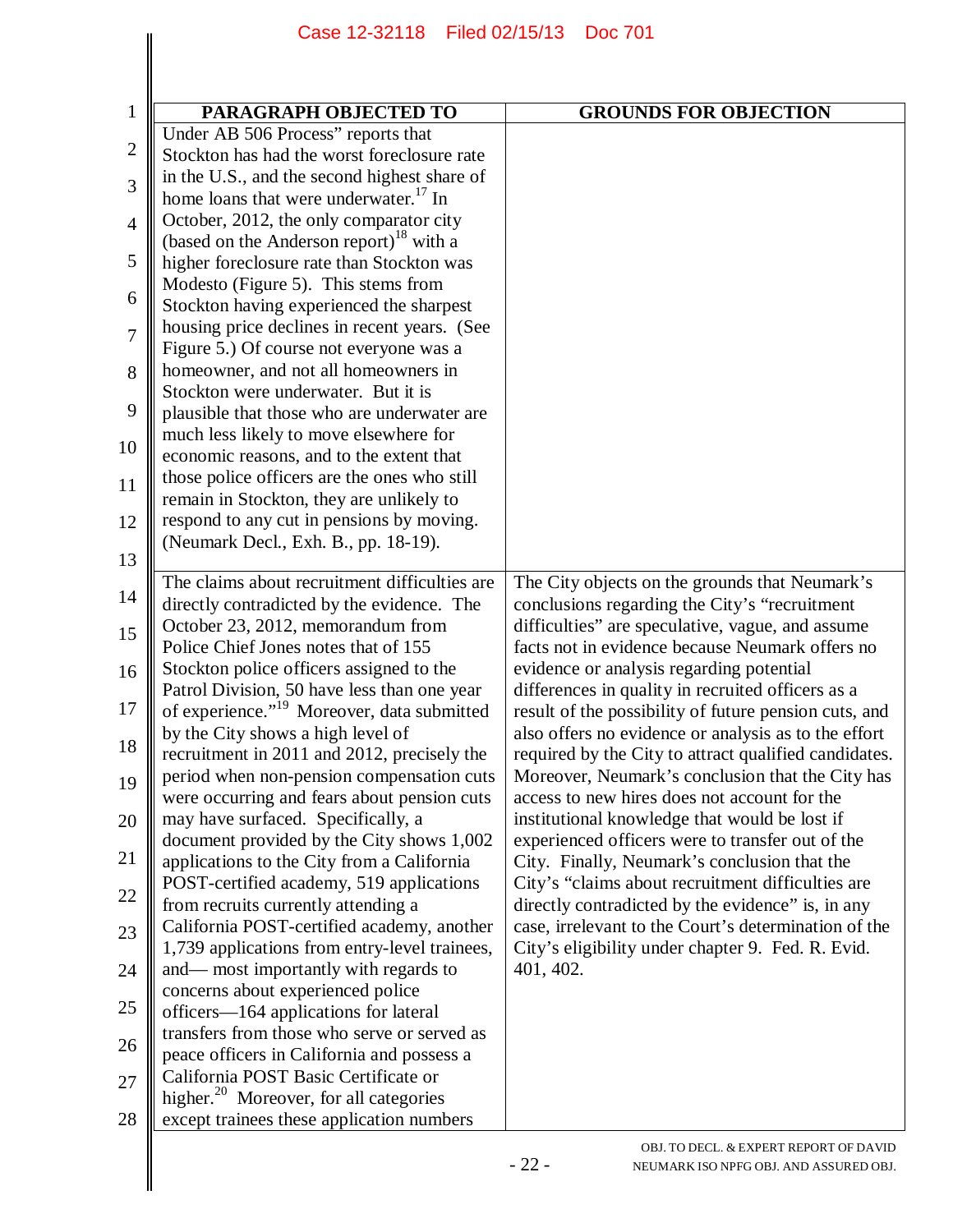| PARAGRAPH OBJECTED TO                                                                        | <b>GROUNDS FOR OBJECTION</b>                                                                                  |
|----------------------------------------------------------------------------------------------|---------------------------------------------------------------------------------------------------------------|
| are higher than in 2008. For lateral transfers                                               |                                                                                                               |
| into Stockton, the numbers for 2011 and                                                      |                                                                                                               |
| 2012 are more than double the 2008                                                           |                                                                                                               |
| numbers. (Neumark Decl., Exh. B.,                                                            |                                                                                                               |
| p. 19-20).                                                                                   |                                                                                                               |
| This direct evidence that the City has been                                                  | The City objects on the grounds that Neumark's                                                                |
| able to recruit is also supported by other                                                   | conclusions regarding the City's "recruitment                                                                 |
| evidence. The City's data show that 64                                                       | difficulties" are speculative, vague, and assume                                                              |
| individuals were hired in 2012, as of                                                        | facts not in evidence because Neumark offers no                                                               |
| November 20, $2012.21$ A memorandum from                                                     | evidence or analysis regarding potential                                                                      |
| Vanessa Burke, CFO, to the Mayor and City                                                    | differences in quality in recruited officers as a                                                             |
| Council, dated December 11, 2012, notes                                                      | result of the possibility of future pension cuts, and                                                         |
| that "some progress is being made on filling<br>office vacancies the department has          | also offers no evidence or analysis as to the effort<br>required by the City to attract qualified candidates. |
| increased officer staffing from the                                                          | Moreover, Neumark's conclusion that the City has                                                              |
| approximately 320 level they were at as the                                                  | access to new hires does not account for the                                                                  |
| fiscal year began, to 333. They are                                                          | institutional knowledge that would be lost if                                                                 |
| projecting they will reach 344 by the end of                                                 | experienced officers were to transfer out of the                                                              |
| the calendar year  There are four recruits                                                   | City. Finally, Neumark's conclusion that the                                                                  |
| in academy that will graduate by December,                                                   | City's "claims about recruitment difficulties are                                                             |
| nine more due to begin academy at about                                                      | directly contradicted by the evidence" is, in any                                                             |
| the same time, and a sizeable number of<br>candidates undergoing background checks"          | case, irrelevant to the Court's determination of the<br>City's eligibility under chapter 9. Fed. R. Evid.     |
| (pp. 700-1). <sup>22</sup> These 13 additional hires in                                      | 401, 402.                                                                                                     |
| December, combined with the 64 hired                                                         |                                                                                                               |
| through November, bring the total for the                                                    |                                                                                                               |
| year to over 70. The City acknowledges                                                       |                                                                                                               |
| that there is no recruitment problem with                                                    |                                                                                                               |
| respect to police. Despite claims about                                                      |                                                                                                               |
| difficulties of recruiting, Chief Jones in his                                               |                                                                                                               |
| deposition acknowledges that upwards of 70<br>new officers were hired over the past year     |                                                                                                               |
| (p. 163) and the department is at capacity                                                   |                                                                                                               |
| with regard to training new officers (p. 178).                                               |                                                                                                               |
| Finally, as further evidence on the                                                          |                                                                                                               |
| availability of recruits, a news report on                                                   |                                                                                                               |
| December 12, 2012, reports on 1,300 people                                                   |                                                                                                               |
| applying to become officers with the                                                         |                                                                                                               |
| Stockton police force applicants, concluding                                                 |                                                                                                               |
| that "Police Chief Eric Jones  said that                                                     |                                                                                                               |
| there was twice the number of applicants at<br>this training session than a training session |                                                                                                               |
| held earlier this year." <sup>23</sup> (Neumark Decl.,                                       |                                                                                                               |
| Exh. B., pp. 20-21).                                                                         |                                                                                                               |
|                                                                                              |                                                                                                               |
|                                                                                              |                                                                                                               |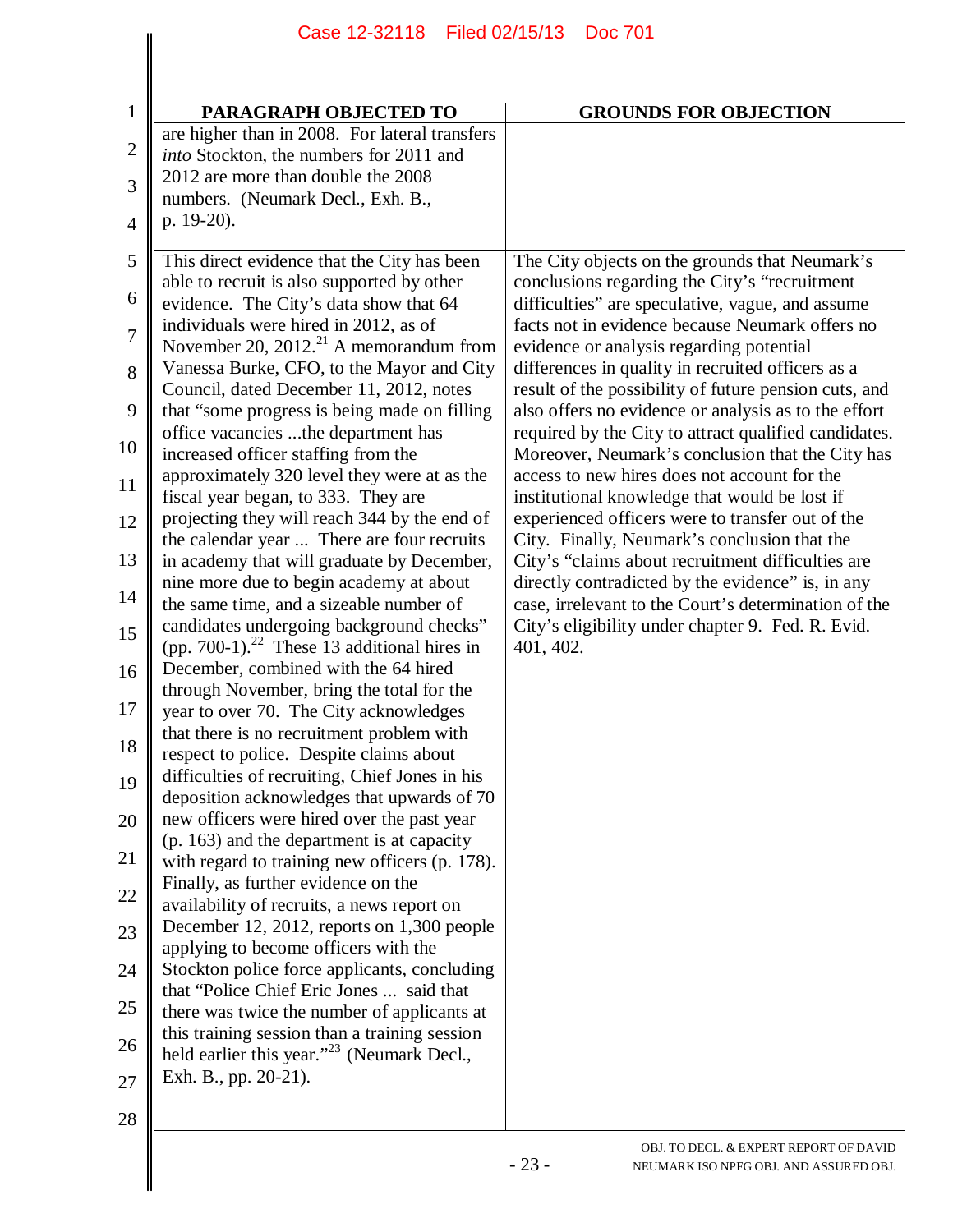|                | Case 12-32118 Filed 02/15/13<br><b>Doc 701</b>                                             |                                                                                                               |  |
|----------------|--------------------------------------------------------------------------------------------|---------------------------------------------------------------------------------------------------------------|--|
|                |                                                                                            |                                                                                                               |  |
|                |                                                                                            |                                                                                                               |  |
| 1              | PARAGRAPH OBJECTED TO                                                                      | <b>GROUNDS FOR OBJECTION</b>                                                                                  |  |
| $\mathbf{2}$   | The relative ease in recruiting is not<br>surprising, given the extraordinarily weak       | The City objects on the grounds that Neumark's<br>conclusions regarding the City's "recruitment               |  |
|                | labor market in Stockton. A RAND study                                                     | difficulties" are speculative, vague, and assume                                                              |  |
| 3              | (Wilson and Grammich, 2009) discusses                                                      | facts not in evidence because Neumark offers no                                                               |  |
| $\overline{4}$ | findings from a national summit on police                                                  | evidence or analysis regarding potential                                                                      |  |
| 5              | recruitment and retention in urban                                                         | differences in quality in recruited officers as a                                                             |  |
|                | environments. It notes that, according to<br>participants, since the downturn in the       | result of the possibility of future pension cuts, and<br>also offers no evidence or analysis as to the effort |  |
| 6              | economy in late 2008 and early 2009,                                                       | required by the City to attract qualified candidates.                                                         |  |
| $\overline{7}$ | 'many of those [departments] fortunate                                                     | Moreover, Neumark's conclusion that the City has                                                              |  |
|                | enough to be able to hire new officers have                                                | access to new hires does not account for the                                                                  |  |
| 8              | found a bounty of qualified applicants due                                                 | institutional knowledge that would be lost if                                                                 |  |
| 9              | to the lack of hiring elsewhere and the<br>volume of those laid off from other             | experienced officers were to transfer out of the<br>City. Finally, Neumark's conclusion that the              |  |
|                | industries" (p. iii, bracketed word added).                                                | City's "claims about recruitment difficulties are                                                             |  |
| 10             | Similarly, a RAND study of police                                                          | directly contradicted by the evidence" is, in any                                                             |  |
| 11             | recruitment in San Diego (Ridgeway et al.,                                                 | case, irrelevant to the Court's determination of the                                                          |  |
| 12             | 2008) noted that "[T] he prospects for more<br>effective local recruiting are encouraging  | City's eligibility under chapter 9. Fed. R. Evid.<br>401, 402.                                                |  |
|                | law enforcement in general, pays well                                                      |                                                                                                               |  |
| 13             | relative to employment opportunities for                                                   |                                                                                                               |  |
| 14             | young people without college degrees"                                                      |                                                                                                               |  |
|                | (p. 113). (Neumark Decl., Exh. B., p. 21).                                                 |                                                                                                               |  |
| 15             | Even if we accept — hypothetically — that                                                  | The City objects on the grounds that Neumark's                                                                |  |
| 16             | pension cuts would prompt senior police to                                                 | opinion as to efficient ways to "deter these                                                                  |  |
| 17             | leave, precluding any pension cuts for all                                                 | hypothetical departures" is completely speculative,<br>vague, and assumes facts not in evidence               |  |
|                | city workers is a remarkably inefficient way<br>to deter these departures. It would be far | Neumark presents no analysis or discussion of his                                                             |  |
| 18             | more efficient to create explicit incentives to                                            | proposed alternatives, and thus cannot say with                                                               |  |
| 19             | encourage longevity of the police force,                                                   | certainty whether they would be more efficient                                                                |  |
|                | which would target a far smaller number of                                                 | than the City's payment of pension benefits.                                                                  |  |
| 20             | workers. This type of explicit policy is<br>preferable to continuing to appeal to claims   | Moreover, Neumark's conclusion as to whether<br>the City has adopted the "most efficient" means of            |  |
| 21             | of the need to remain competitive with other                                               | retaining officers, to a level of scientific certainty,                                                       |  |
| 22             | cities, a process that has likely led to                                                   | is irrelevant to the Court's determination of the                                                             |  |
|                | continued ratcheting up of public-sector                                                   | City's eligibility under chapter 9. Fed. R. Evid.                                                             |  |
| 23             | compensation, and contributed to the City's<br>financial difficulties in the first place.  | 401, 402.                                                                                                     |  |
| 24             | Rather, the City should focus its resources                                                |                                                                                                               |  |
|                | more efficiently on solving particular                                                     |                                                                                                               |  |
| 25             | personnel problems that arise in managing                                                  |                                                                                                               |  |
| 26             | its workforce. (Neumark Decl.,<br>Exh. B., pp. 21-22).                                     |                                                                                                               |  |
| 27             |                                                                                            |                                                                                                               |  |
|                |                                                                                            |                                                                                                               |  |
| 28             |                                                                                            |                                                                                                               |  |
|                |                                                                                            | OBJ. TO DECL. & EXPERT REPORT OF DAVID<br>$-24-$<br>NEUMARK ISO NPFG OBJ. AND ASSURED OBJ.                    |  |
|                |                                                                                            |                                                                                                               |  |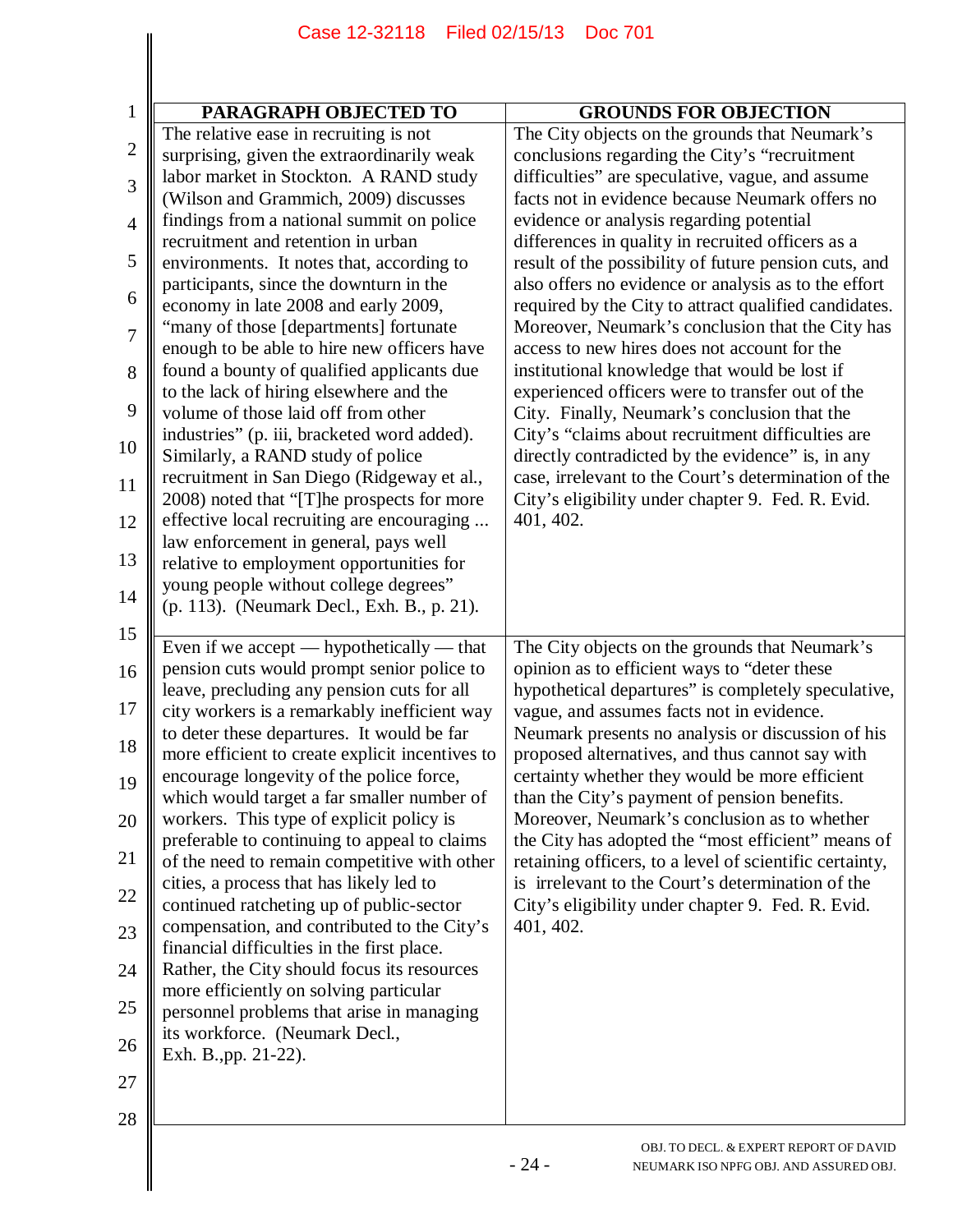| PARAGRAPH OBJECTED TO                                                                                                                                                                                                                                                                                                                                                                                                                                                                                                                                                                                                                                                                                                                                                                                                                                                                                                                        | <b>GROUNDS FOR OBJECTION</b>                                                                                                                                                                                                                                                                                                                                                                                                                                                                                                                                                                                                                                                                         |
|----------------------------------------------------------------------------------------------------------------------------------------------------------------------------------------------------------------------------------------------------------------------------------------------------------------------------------------------------------------------------------------------------------------------------------------------------------------------------------------------------------------------------------------------------------------------------------------------------------------------------------------------------------------------------------------------------------------------------------------------------------------------------------------------------------------------------------------------------------------------------------------------------------------------------------------------|------------------------------------------------------------------------------------------------------------------------------------------------------------------------------------------------------------------------------------------------------------------------------------------------------------------------------------------------------------------------------------------------------------------------------------------------------------------------------------------------------------------------------------------------------------------------------------------------------------------------------------------------------------------------------------------------------|
| There are approximately 340 police officers<br>in Stockton out of a workforce of<br>approximately 1,400, $^{24}$ and only a subset of<br>those police officers in experienced. I am<br>not aware of evidence the City has<br>introduced that it is facing retention<br>difficulties for other categories of city<br>workers. Given that, a decision to retain<br>current pension benefits for all city workers<br>would end up spending a great deal of<br>money that plays no role in avoiding the one<br>problem the City has emphasized – the<br>potential departure of experienced police<br>officers. (Neumark Decl., Exh. B., p. 22).                                                                                                                                                                                                                                                                                                  | The City objects on the grounds that Neumark's<br>statement that he is "not aware of evidence" that<br>the City is facing "retention difficulties for other<br>categories of city workers" is completely<br>speculative, vague, and assumes facts not in<br>evidence. Moreover, these statements are<br>completely irrelevant to the Court's determination<br>of the City's eligibility under chapter 9. Fed. R.<br>Evid. 401, 402.                                                                                                                                                                                                                                                                  |
| Fortunately, in the present context of an<br>alleged prospective exodus of some 20 to 40<br>experienced police officers from Stockton,<br>there is a far more efficient and less costly<br>solution than preserving full pensions for all<br>1,400 city workers. Specifically, the police<br>department can use targeted incentives to<br>encourage longevity of services, such as the<br>longevity "add-pays" it has used in the past.<br>These can be structured so as to create<br>incentives for police officers to remain in<br>Stockton, as they would be lost if an officer<br>left the City. And they can also be<br>structured to provide higher pay or bonuses<br>for multiple levels of service, hence making<br>them much more salient for less experienced<br>police officers that the department would<br>like to retain, but for whom the value of<br>pensions may have little influence.<br>(Neumark Decl., Exh. B., p. 22). | The City objects on the grounds that Neumark's<br>opinion as to efficient ways to "deter these<br>hypothetical departures" is completely speculative,<br>vague, and assumes facts not in evidence.<br>Neumark presents no analysis or discussion of his<br>proposed alternatives, and thus cannot say with<br>certainty whether they would be more efficient<br>than the City's payment of pension benefits.<br>Moreover, Neumark's conclusion as to whether<br>the City has adopted the "most efficient" means of<br>retaining officers, to a level of scientific certainty,<br>is irrelevant to the Court's determination of the<br>City's eligibility under chapter 9. Fed. R. Evid.<br>401, 402. |
|                                                                                                                                                                                                                                                                                                                                                                                                                                                                                                                                                                                                                                                                                                                                                                                                                                                                                                                                              | OBJ. TO DECL. & EXPERT REPORT OF DAVID                                                                                                                                                                                                                                                                                                                                                                                                                                                                                                                                                                                                                                                               |